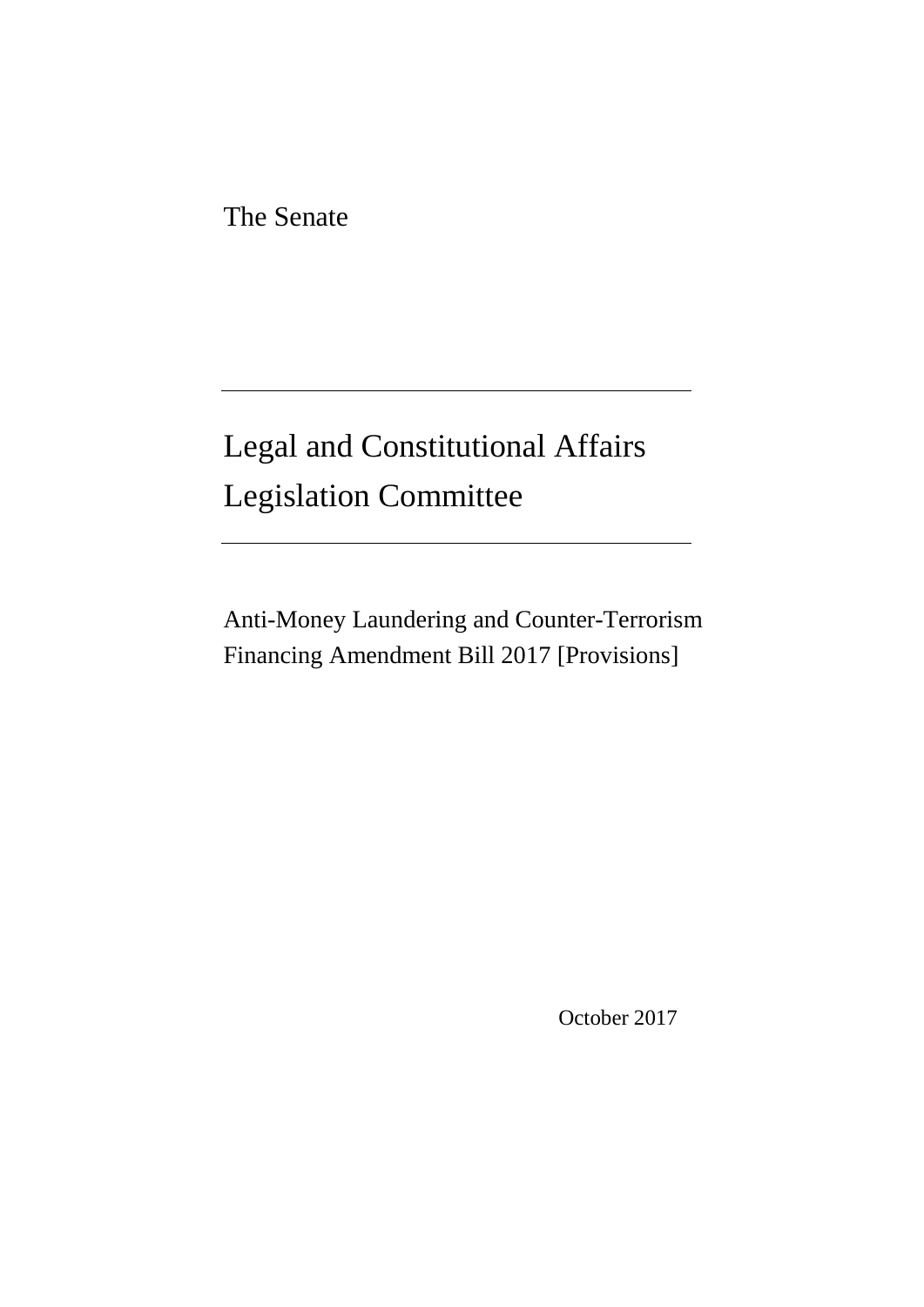Commonwealth of Australia 2017 ISBN 978-1-76010-659-1

This work is licensed under the Creative Commons Attribution-NonCommercial-NoDerivs 3.0 Australia License.



The details of this licence are available on the Creative Commons website: [http://creativecommons.org/licenses/by-nc-nd/3.0/au/.](http://creativecommons.org/licenses/by-nc-nd/3.0/au/)

This document was produced by the Senate Legal and Constitutional Affairs Committee secretariat and printed by the Senate Printing Unit, Department of the Senate, Parliament House, Canberra.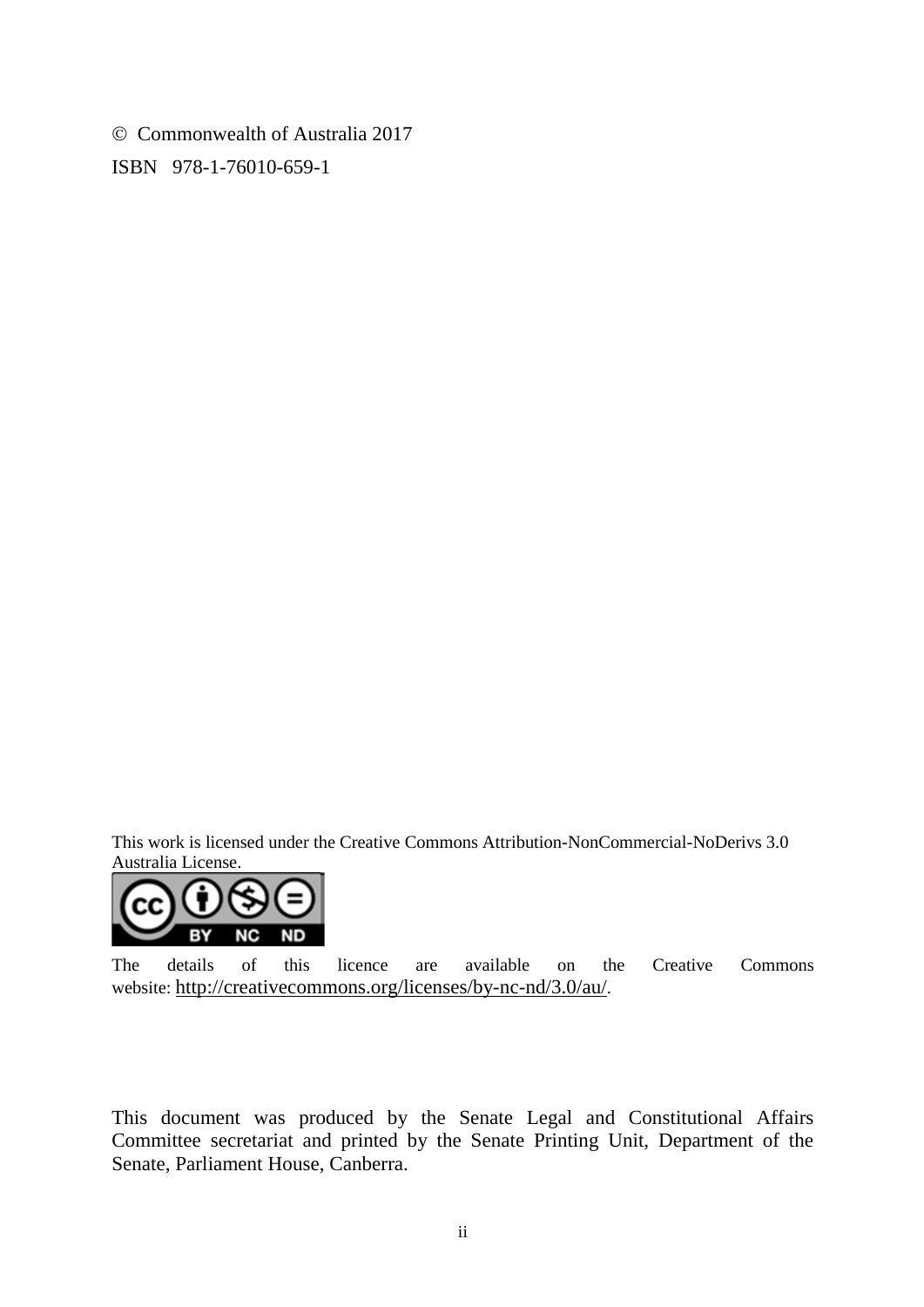### **Members of the committee**

#### **Members**

Senator the Hon Ian Macdonald (LNP, QLD) (Chair to 12 October 2017) Senator David Fawcett (LP, SA) (Chair from 12 October 2017) Senator Louise Pratt (ALP, WA) (Deputy Chair) Senator Jane Hume (LP, VIC) Senator Nick McKim (AG, TAS) Senator Murray Watt (ALP, QLD)

#### **Substitute members**

Senator Barry O'Sullivan (LNP, QLD) to replace Senator Ian Macdonald from 12 October 2017

#### **Secretariat**

Mr Tim Watling, Committee Secretary Mr Nicholas Craft, A/g Principal Research Officer Ms Ophelia Tynan, Research Officer Ms Alexandria Moore, Administrative Officer

Suite S1.61 Telephone: (02) 6277 3560 Parliament House Fax: (02) 6277 5794 CANBERRA ACT 2600 Email: [legcon.sen@aph.gov.au](mailto:legcon.sen@aph.gov.au)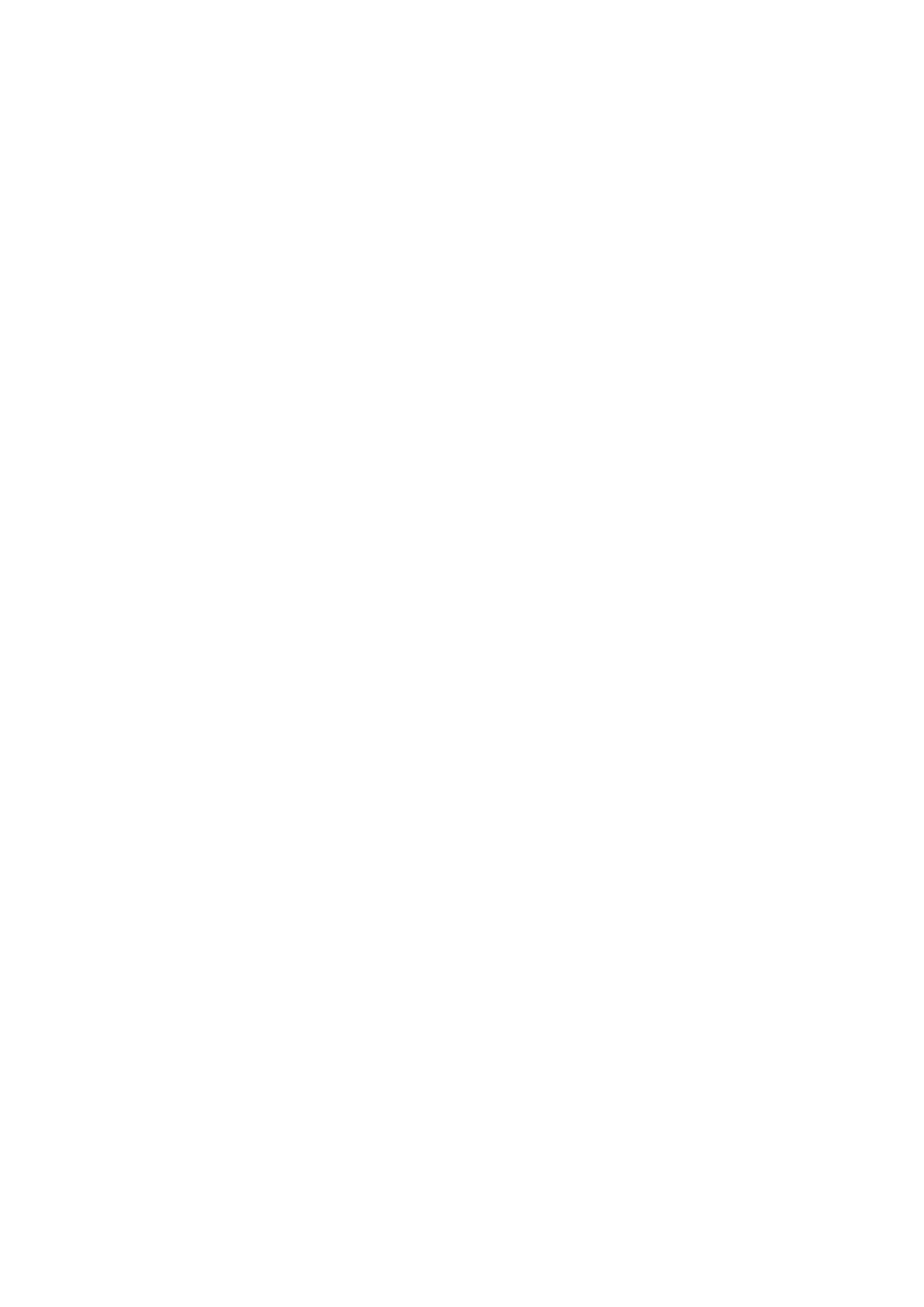## **Table of Contents**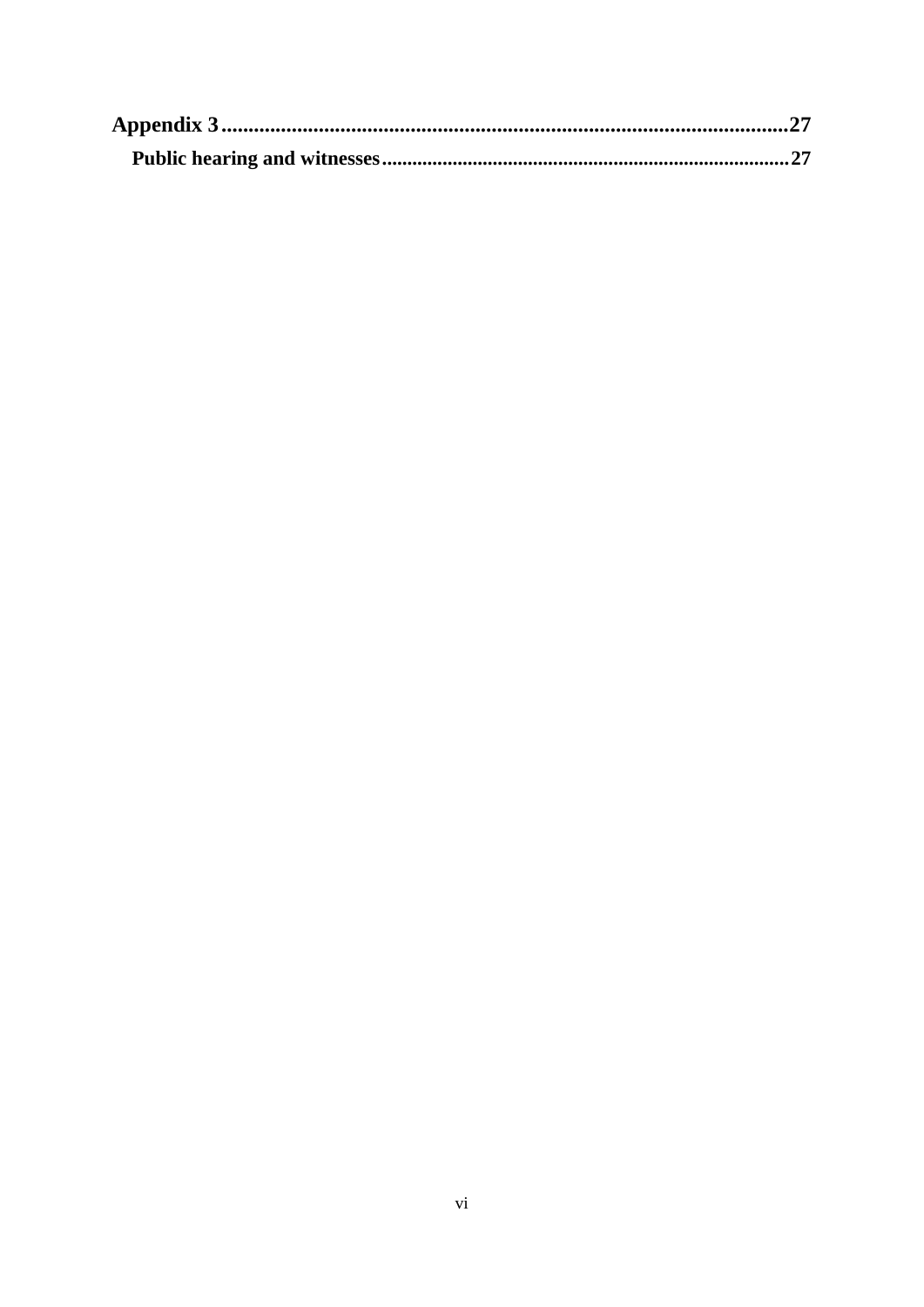## **Recommendations**

**Recommendation 1**

**2.76 The committee recommends that the government consider whether the terms 'article', 'stored value card' and 'in the course of carrying on a business' in the bill and Explanatory Memorandum, could be better defined with a view to addressing the uncertainty expressed by some submitters, and amendments where relevant.**

**Recommendation 2**

**2.83 The committee recommends that the bill be passed.**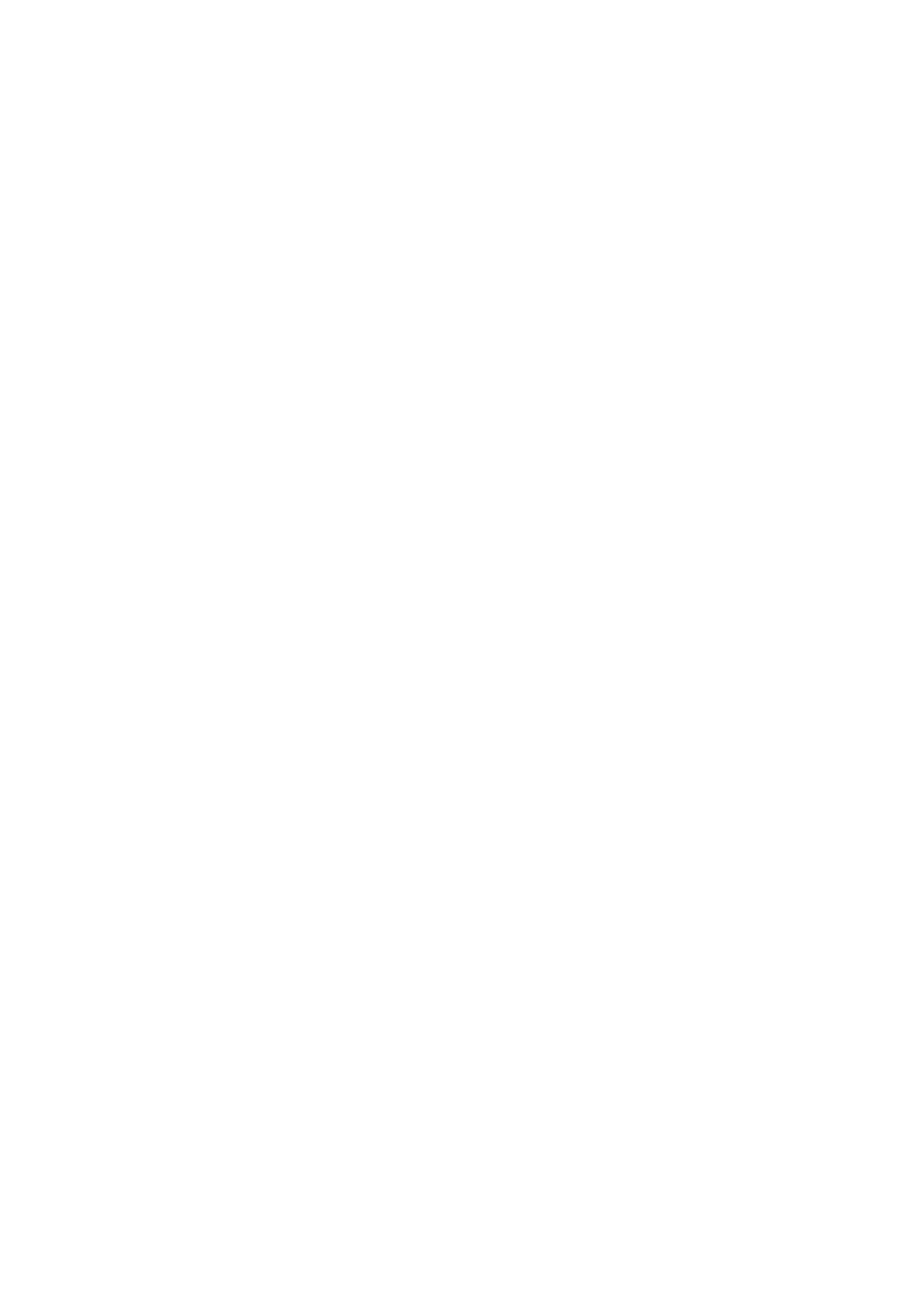## **Chapter 1**

### **Introduction**

1.1 On 17 August 2017 the Senate referred the provisions of the Anti-Money Laundering and Counter-Terrorism Financing Amendment Bill 2017 (the bill) to the Legal and Constitutional Affairs Legislation Committee (the committee) for inquiry and report by [1](#page-8-0)6 October  $2017<sup>1</sup>$ 

1.2 The Selection of Bills Committee recommended that the bill be referred to the committee, commenting that:

This Bill deals with Australia's efforts to combat money laundering and terrorism financing. Given the importance and complexity of these matters, it would be prudent to have this Bill considered by Committee to:

- ensure proper scrutiny of the measures contained in the Bill;
- engage with stakeholders who will be impacted; and
- hear evidence from agencies working in this area.<sup>[2](#page-8-1)</sup>

#### **Background and overview of the bill**

1.3 On 17 August 2017, the Hon. Michael Keenan MP, Minister for Justice and Minister Assisting the Prime Minister for Counter Terrorism (the Minister) announced a package of measures to amend the *Anti-Money Laundering and Counter-Terrorism Financing Act 2006 (AML/CTF Act).*<sup>[3](#page-8-2)</sup> The Minister stated that the bill is the first stage of reforms to strengthen the AML/CTF Act and increase the powers of the Australian Transactions and Reporting Analysis Centre (AUSTRAC).[4](#page-8-3)

1.4 The reforms were prompted by the recommendations of the *Report on the Statutory Review of the Anti-Money Laundering and Counter-Terrorism Financing Act 2006 and Associated Rules and Regulations* (Report on the Statutory Review), which was tabled in the Parliament on 29 April 2016. Conducted by the Attorney-General's Department (AGD), the Report on the Review made 86 recommendations to strengthen, streamline and simplify the Australian anti-money laundering and counterterrorism financing legislative regime. [5](#page-8-4)

<span id="page-8-0"></span><sup>1</sup> *Journals of the Senate*, No. 55, 17 August 2017, pp 1756–7.

<span id="page-8-1"></span><sup>2</sup> Selection of Bills Committee, *Report No. 9 of 2017*, 17 August 2017, p. 1 and appendix 1.

<span id="page-8-2"></span><sup>3</sup> The Hon Michael Keenan MP, Minister for Justice and Minister Assisting the Prime Minister for Counter Terrorism, 'Crackdown on money laundering and terrorism financing', *Media Release*, 17 August 2017.

<span id="page-8-3"></span><sup>4</sup> The Hon Michael Keenan MP, Minister for Justice and Minister Assisting the Prime Minister for Counter Terrorism, 'Crackdown on money laundering and terrorism financing', *Media Release*, 17 August 2017.

<span id="page-8-4"></span><sup>5</sup> The Hon Michael Keenan MP, Minister for Justice and Minister Assisting the Prime Minister for Counter-Terrorism, *House of Representatives Proof Hansard*, 17 August 2017, p. 8832.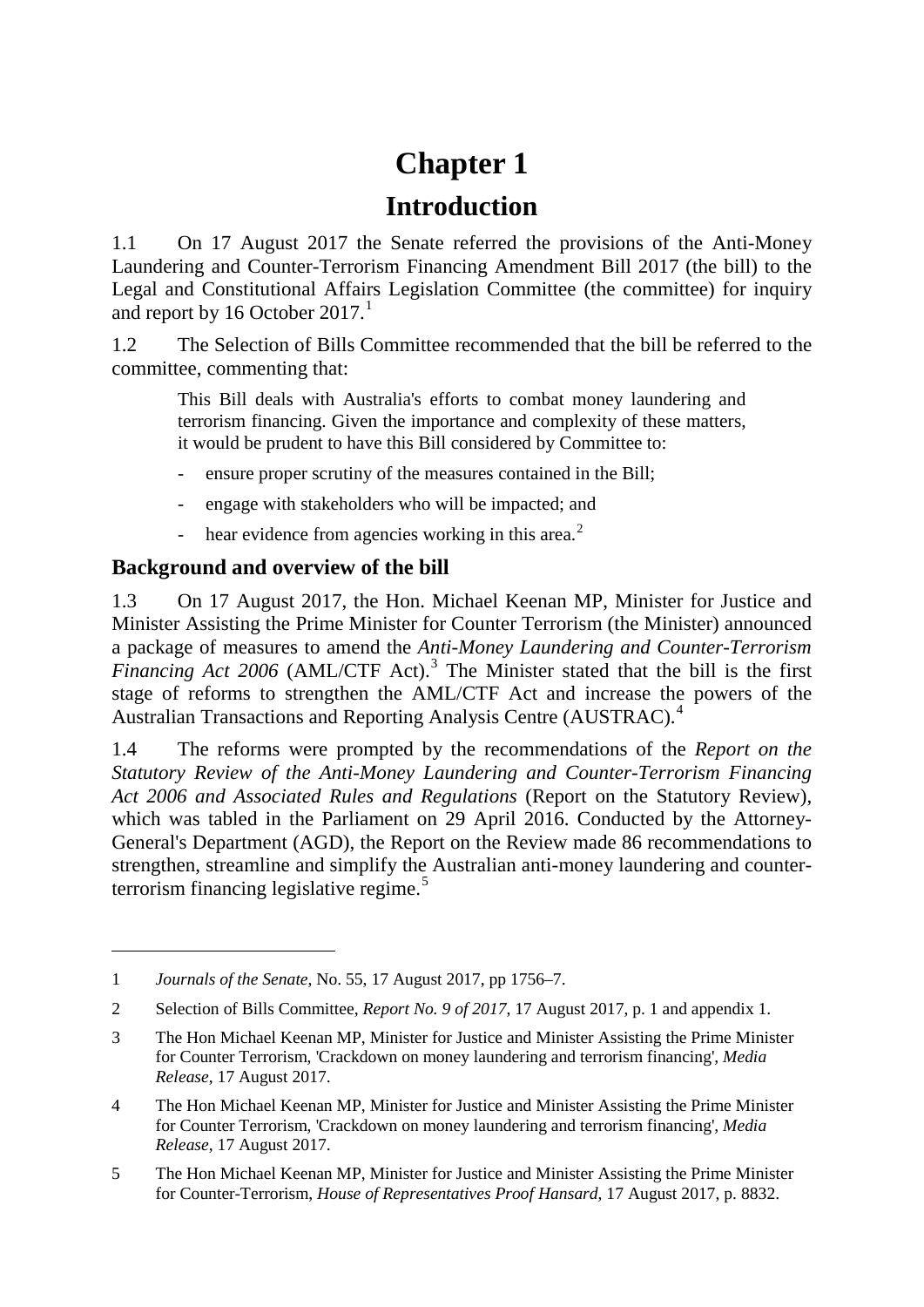#### 1.5 This bill, consisting of a schedule containing seven parts, seeks to amend the AML/CTF Act and the *Financial Transaction Reports Act 1988* (FTR Act) to:

- expand the objects of the AML/CTF Act to reflect the domestic objectives of AML/CTF regulation;
- regulate digital currency exchange providers;
- provide regulatory relief to industry with measures such as clarifying due diligence obligations, qualifying certain terms and allowing certain bodies to share information;
- strengthen AUSTRAC's investigation and enforcement powers by expanding the powers of the AUSTRAC CEO;
- give police and customs officers broader powers to search and seize physical currency and bearer negotiable instruments (BNI) and establish civil penalties for failing to comply with questioning and search powers; and
- clarify other regulatory and administrative powers.<sup>[6](#page-9-0)</sup>

### **Conduct of the inquiry**

1.6 Details of this inquiry were advertised on the committee's website, including a call for submissions to be received by 8 September 2017. The committee also wrote directly to some individuals and organisations inviting them to make submissions.

1.7 The committee received twelve submissions, which are listed at appendix 1 of this report and are available in full on the committee's website.<sup>[7](#page-9-1)</sup>

1.8 A public hearing was held on 20 September 2017 at Parliament House in Canberra. A list of witnesses who appears before the committee is listed at appendix 3, and a Hansard transcript of the hearing is also available on the committee's website.

### **Financial implications of the proposed measures**

1.9 The Explanatory Memorandum (EM) includes a financial impact statement stating that the bill will be implemented within existing resources. $8^{\circ}$  $8^{\circ}$  The EM also notes:

The overall financial impact of the Bill is estimated to be savings to industry each year for the ten years after the measures come into force totalling \$36,086,393.

-

2

<span id="page-9-0"></span><sup>6</sup> Explanatory Memorandum, p. 3.

<span id="page-9-1"></span><sup>7</sup> Senate Legal and Constitutional Affairs Legislation Committee, *Anti-Money Laundering and Counter-Terrorism Financing Amendment Bill 2017 [Provisions]*, http://www.aph.gov.au/Parliamentary\_Business/Committees/Senate/Legal\_and\_Constitutional\_ Affairs/MoneyLaundering2017.

<span id="page-9-2"></span><sup>8</sup> Explanatory Memorandum, p. 4.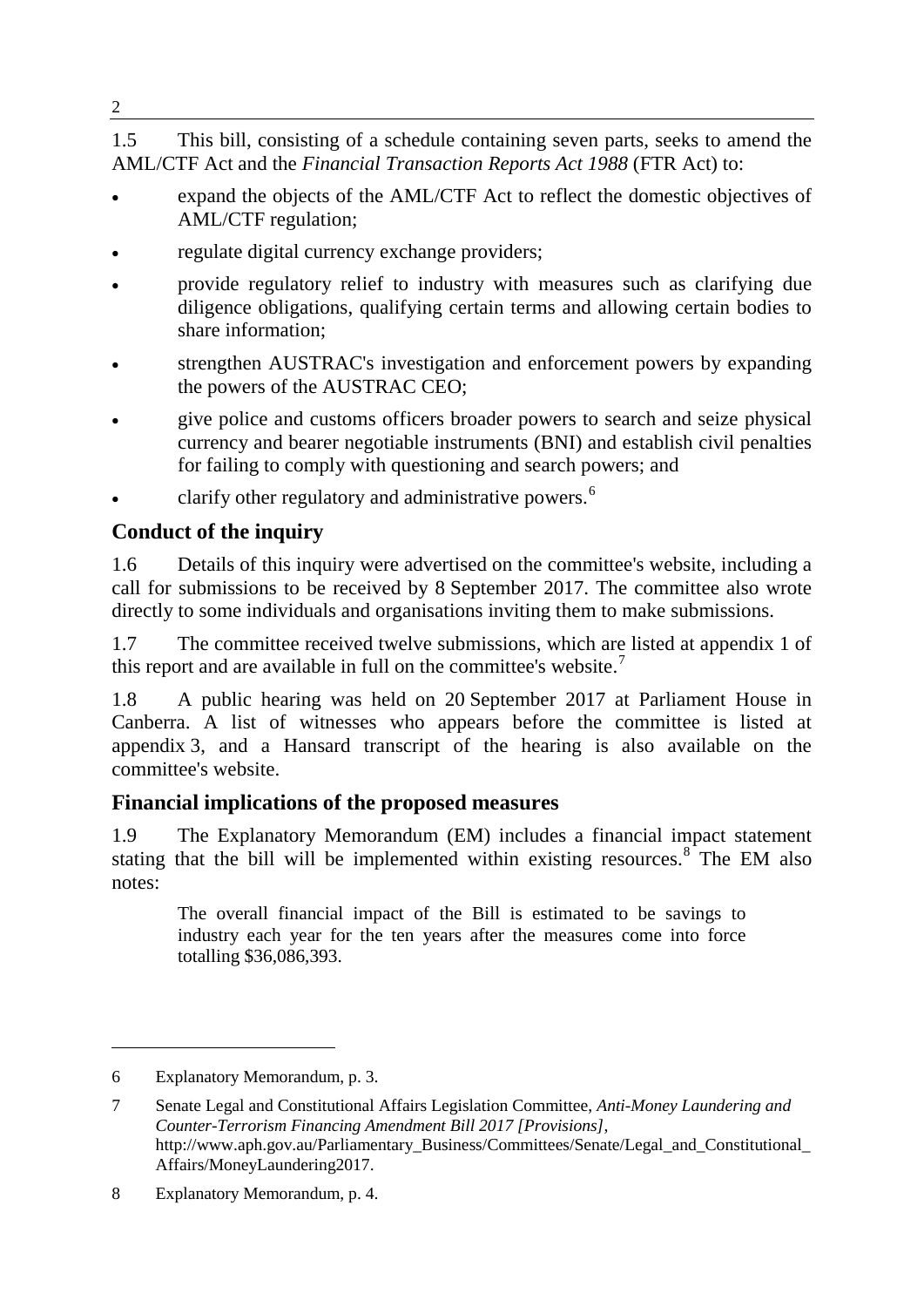This financial impact includes average annual regulatory costs of \$662,221 for business and community organisations arising from measures to regulate digital currency exchange providers.<sup>[9](#page-10-0)</sup>

1.10 Additionally, the financial impact to government also includes annual offsets for the ten years after the measures come into force, totalling around \$3.7 million.<sup>[10](#page-10-1)</sup>

1.11 The EM states that these measures will have a positive financial impact by helping to prevent fraud against the Commonwealth and increase recovery efforts:

…from 2012 to 2015 the Australian Institute of Criminology estimated there was over \$1.2 billion in reported fraud, but only \$50 million was recovered during that period. The Bill reduces the complexity of investigating or otherwise controlling fraud against the Commonwealth to help increase recoveries and prevent fraud occurring.<sup>[11](#page-10-2)</sup>

#### **Compatibility with human rights**

1.[12](#page-10-3) The EM states that the bill is compatible with human rights.<sup>12</sup>

1.13 However, the committee is aware that the Parliamentary Joint Committee on Human Rights (PJCHR) expressed concern regarding the civil penalty provisions contained in section 175 of the AML/CTF Act, which would result in:

…an individual potentially being liable for a civil penalty of up to \$4.2 million for a failure to notify the AUSTRAC CEO of a change in circumstances that could materially affect the person's registration; a failure to declare an amount of currency or a bearer negotiable instrument when leaving or entering Australia; or providing a registrable digital currency exchange if not registered.<sup>[13](#page-10-4)</sup>

1.14 The PCJHR noted that civil penalty provisions are treated in accordance with the rules and procedures that apply in relation to civil matters (the burden of proof is on the balance of probabilities)<sup>". [14](#page-10-5)</sup> However, it noted that:

…if a civil penalty provision is in substance regarded as 'criminal' for the purposes of international human rights law, it will engage criminal process rights under articles 14 and 15 of the International Covenant on Civil and Political Rights (ICCPR).<sup>[15](#page-10-6)</sup>

<span id="page-10-0"></span><sup>9</sup> Explanatory Memorandum, p. 4.

<span id="page-10-1"></span><sup>10</sup> Explanatory Memorandum, p. 4.

<span id="page-10-2"></span><sup>11</sup> Explanatory Memorandum, p. 4.

<span id="page-10-3"></span><sup>12</sup> Explanatory Memorandum, pp. 8–24.

<span id="page-10-4"></span><sup>13</sup> Parliamentary Joint Committee on Human Rights, *Human rights scrutiny report,* Report 10 of 2017, 12 September 2017, p. 3.

<span id="page-10-5"></span><sup>14</sup> Parliamentary Joint Committee on Human Rights, *Human rights scrutiny report,* Report 10 of 2017, 12 September 2017, p. 3.

<span id="page-10-6"></span><sup>15</sup> Parliamentary Joint Committee on Human Rights, *Human rights scrutiny report,* Report 10 of 2017, 12 September 2017, p. 3.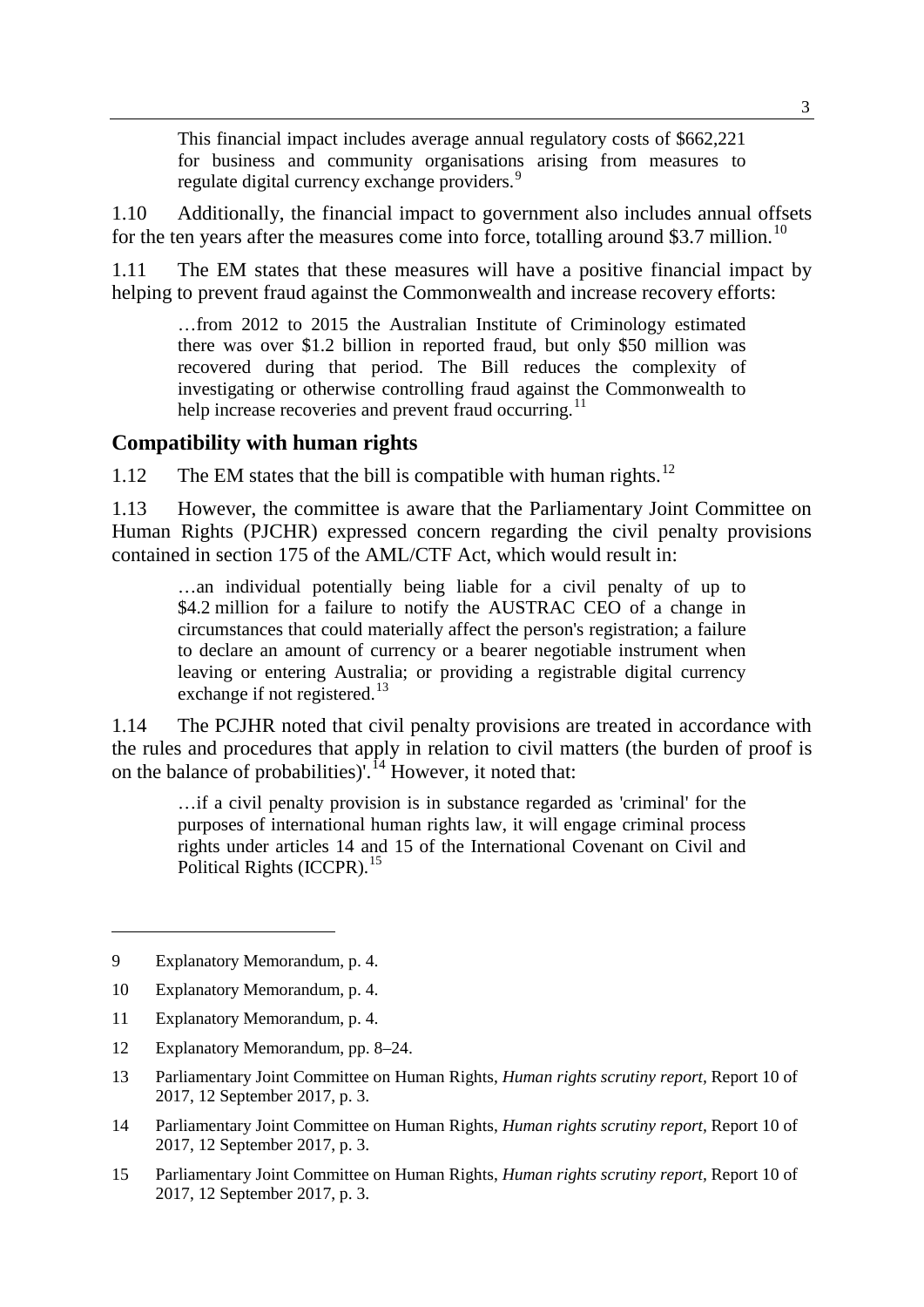1.15 After examining the provisions in mind of the PJCHR's *Guidance Note 2* which sets out some of the key human rights compatibility issues regarding civil penalties, the PJCHR found that while the provision was stated in the bill to be a civil penalty, it was in fact likely to be a criminal penalty due to its purpose as a deterrent measure.<sup>[16](#page-11-0)</sup> The PJCHR particularly noted concerns with the severity of the penalty. The PJCHR indicated that the 'very significant' penalties arising from section 175 further indicate that it is a criminal penalty, and subsequently raises the concern that the provisions may be 'criminal' for the purposes of international human rights law. The PJCHR stated:

…the consequence of this would be that the civil penalty provisions in the bill must be shown to be compatible with the criminal process guarantees set out in articles 14 and 15 of the ICCPR. However, in this case the measure does not appear to be consistent with criminal process guarantees. For example, the application of a civil rather than a criminal standard of proof raises concerns in relation to the right to be presumed innocent. The right to be presumed innocent generally requires that the prosecution prove each element of the offence to the criminal standard of proof of beyond reasonable doubt. Accordingly, were the civil penalty provisions to be considered 'criminal' for the purpose of international human rights law, there would be serious questions about whether they are compatible with criminal process rights. $17$ 

- 1.16 The PJCHR sought the advice of the Minister as to whether:
- the civil penalty provisions in the bill may be considered to be 'criminal' for the purposes of international human rights law; and
- if they are considered 'criminal', whether the measures could be amended to accord with criminal process rights as per articles 14 and 15 under the  $ICCPR$ <sup>[18](#page-11-2)</sup>
- 1.17 To date, the PJCHR is yet to confirm whether a response has been received.

1.18 These concerns were shared by other submitters, and will be further examined in Chapter 2 of this report.

#### **Structure of this report**

-

1.19 This report consists of two chapters:

This chapter provides a brief background and overview of the bill, as well as the administrative details of the inquiry.

<span id="page-11-0"></span><sup>16</sup> Parliamentary Joint Committee on Human Rights, *Human rights scrutiny report,* Report 10 of 2017, 12 September 2017, p. 3.

<span id="page-11-1"></span><sup>17</sup> Parliamentary Joint Committee on Human Rights, *Human rights scrutiny report,* Report 10 of 2017, 12 September 2017, p. 4

<span id="page-11-2"></span><sup>18</sup> Parliamentary Joint Committee on Human Rights, *Human rights scrutiny report,* Report 10 of 2017, 12 September 2017, p. 4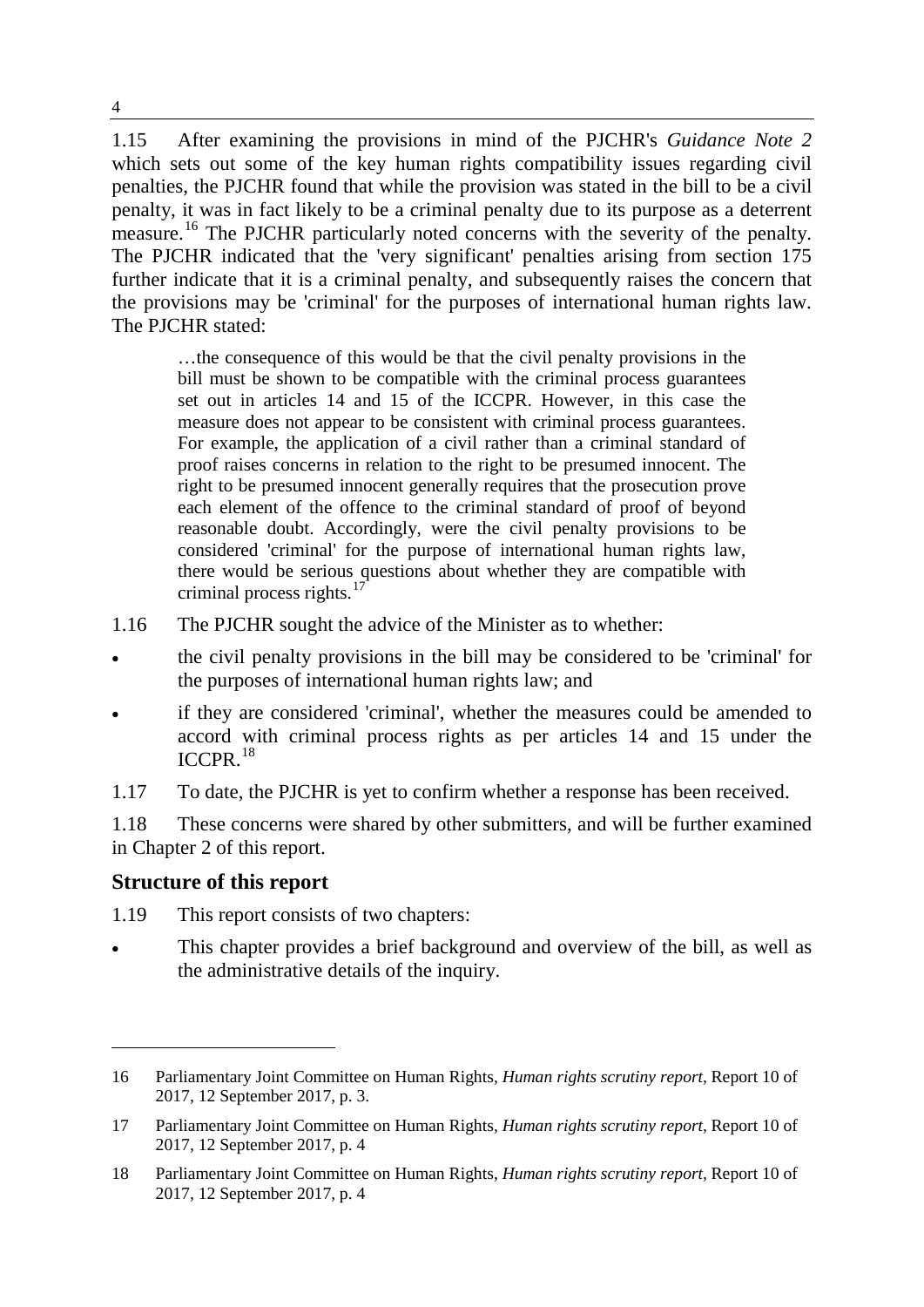• Chapter 2 outlines the provisions of the bill in more detail, discusses the concerns raised by submitters, and sets out the committee's view.

#### **Note on references**

1.20 References to Committee Hansard are to proof transcripts. Page numbers may vary between the proof and official transcripts.

#### **Acknowledgements**

1.21 The committee thanks all organisations and individuals that made submissions to this inquiry and all witnesses who attended the public hearing.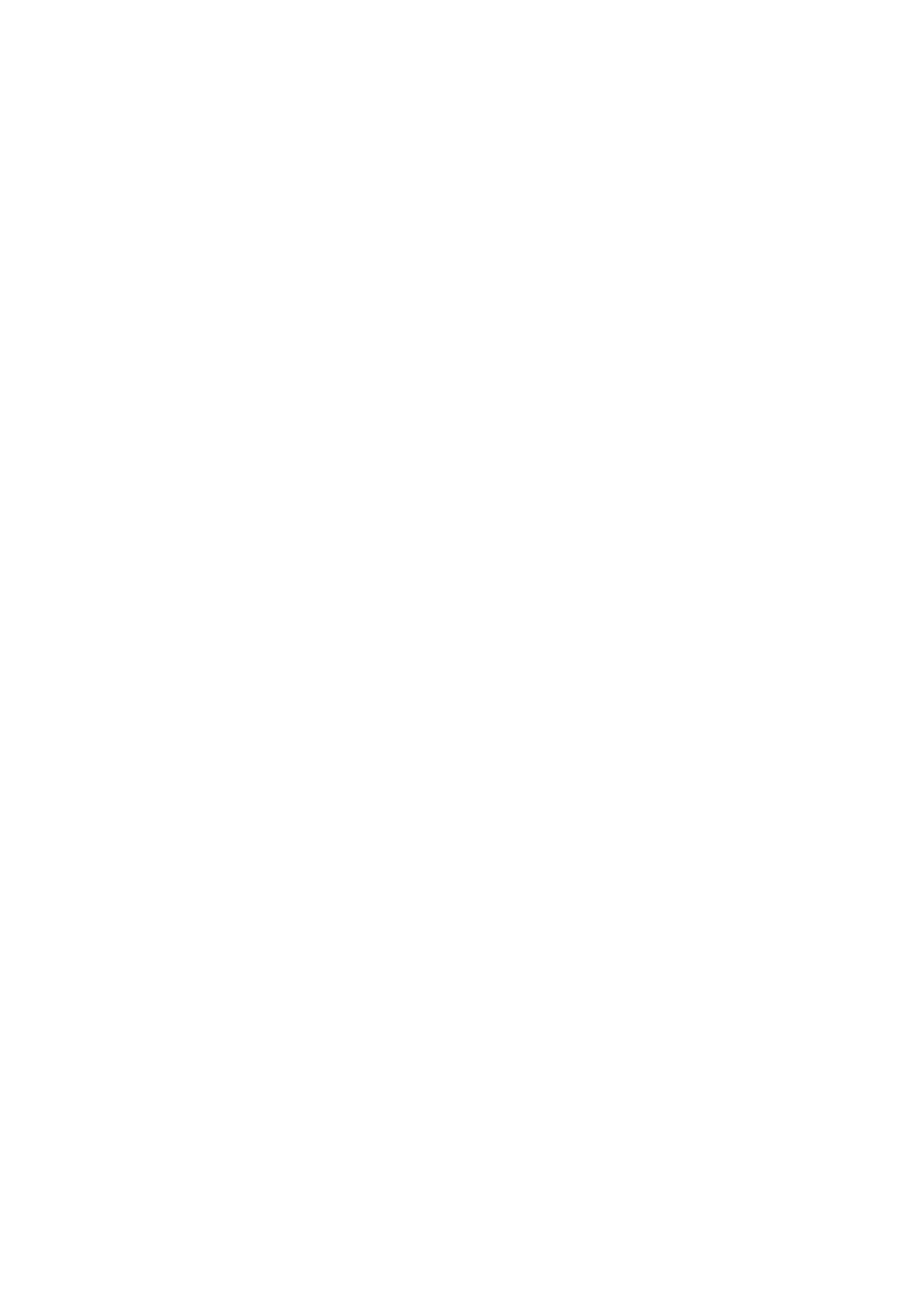## **Chapter 2**

### **Key issues**

2.1 This chapter outlines the provisions of the bill in more detail, discusses the issues raised by submitters about the proposed amendments and outlines the committee's view.

2.2 Submitters to the inquiry were generally supportive of the bill's measures to implement the reforms arising from the *Report on the Statutory Review of the Anti-Money Laundering and Counter-Terrorism Financing Act 2006 and Associated Rules and Regulations* (Report on the Statutory Review). [1](#page-14-0)

2.3 However, specific concerns were raised in relation to the following issues:

- the scope of the legislation;
- definitions in the bill;
- search and seizure powers for police and customs officials;
- the conferral of powers to the AUSTRAC Chief Executive Officer (CEO);
- strict liability offences;
- the introduction of a digital currency exchange; and
- the limits of the legislation in tacking international money laundering.

#### **Scope of the proposed legislation**

2.4 In the Explanatory Memorandum (EM), the bill is described as significantly widening the scope of the *Anti-Money Laundering and Counter-Terrorism Financing Act 2006* (Cth) (the AML/CTF Act).

2.5 The bill would provide the basis for the regulation of certain businesses by the Australian Transaction Reports and Analysis Centre (AUSTRAC), the Australian financial intelligence unit that collects information about the movement of money in the private sector, and money carried by travellers entering or leaving Australia.<sup>[2](#page-14-1)</sup> AUSTRAC also shares financial intelligence with designated agencies (including Commonwealth agencies and international counterparts) 'in order to combat money laundering (ML), terrorism financing (TF) and other serious crime'.<sup>[3](#page-14-2)</sup>

2.6 The Australian Bankers' Association (ABA) noted in its submission that the phrase 'other serious crimes' is used in the bill, but the words 'serious financial crimes' are currently used in the  $AML/CTF$  Act.<sup>[4](#page-14-3)</sup> The ABA questioned the use of this phrase, stating that:

<span id="page-14-0"></span><sup>1</sup> Explanatory Memorandum, p. 3.

<span id="page-14-1"></span><sup>2</sup> Explanatory Memorandum, p. 5.

<span id="page-14-2"></span><sup>3</sup> Explanatory Memorandum, p. 3.

<span id="page-14-3"></span><sup>4</sup> Australian Bankers' Association, *Submission 1*, p. 1.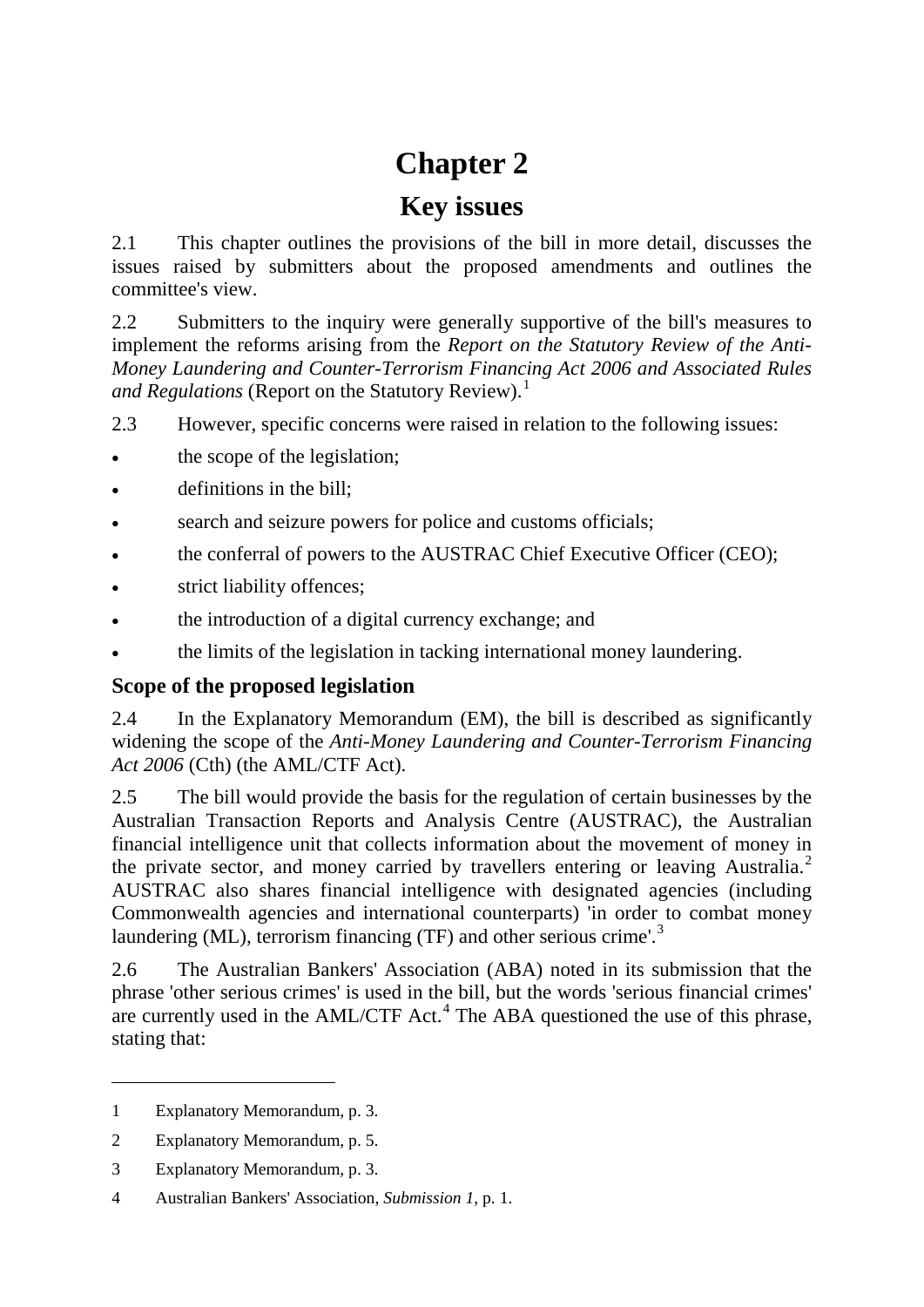The scope of the Act should be to detect, deter and disrupt money laundering, the financing of terrorism, and other serious financial crimes, but should not be more broadly applied to the deterrence of all 'serious crimes'. The ABA is unclear as to the reasons why the legislation is to be broadened beyond "serious financial crimes", as the regulatory need to justify such a large expansion has not been made. The Bill, as it stands will generate new and substantial regulatory costs for all of AUSTRAC's reporting entities (REs), not just banks, regardless of size.<sup>[5](#page-15-0)</sup>

2.7 The ABA stated that the expanded scope of the phrase 'other serious crimes' would result in every relevant organisation being required to expand their transaction monitoring scenarios to include crimes of a non-financial nature. The ABA argued that this result would necessitate a longer transition period than is currently contained in the bill. $6$ 

2.8 Given this, the ABA recommended changing all references to 'serious crimes' to 'serious financial crimes'. [7](#page-15-2)

#### **Definitions**

2.9 Submitters raised a number of issues regarding the bill's proposed amendments to the definitions of terms in the AML/CTF Act, including:

- the definition of 'stored value card'  $(SVC)$ ;<sup>[8](#page-15-3)</sup>
- the definition of 'in the course of carrying on a business';<sup>[9](#page-15-4)</sup>
- the definition of 'signatory'; $^{10}$  $^{10}$  $^{10}$  and
- $\bullet$  the definition of 'article'.<sup>[11](#page-15-6)</sup>

#### *Definition of 'stored value card'*

2.10 The bill would replace the definition of SVC in the AML/CTF Act. The EM states that this amendment has been made to 'provide industry with greater guidance as to what a SVC can include, while remaining broad, inclusive and sufficiently flexible to cover virtual cards'.<sup>[12](#page-15-7)</sup> The EM expands on the new definition:

This new definition of SVC encompasses all things, whether real or virtual, that store monetary value in a form other than physical currency, or that give access to value stored in a form other than a physical currency. This is substantially similar to paragraph (a) of the previous definition of stored

<span id="page-15-0"></span><sup>5</sup> Australian Bankers' Association, *Submission 1*, p. 1.

<span id="page-15-1"></span><sup>6</sup> Australian Bankers' Association, *Submission 1*, p. 2.

<span id="page-15-2"></span><sup>7</sup> Australian Bankers' Association, *Submission 1*, p. 2.

<span id="page-15-3"></span><sup>8</sup> Schedule 1, Part 6, Item 79.

<span id="page-15-4"></span><sup>9</sup> Schedule 1, Part 4, Item 44.

<span id="page-15-5"></span><sup>10</sup> Schedule 1, Part 6, Item 78.

<span id="page-15-6"></span><sup>11</sup> Schedule 1, Part 5, Item 68.

<span id="page-15-7"></span><sup>12</sup> Explanatory Memorandum, p. 44.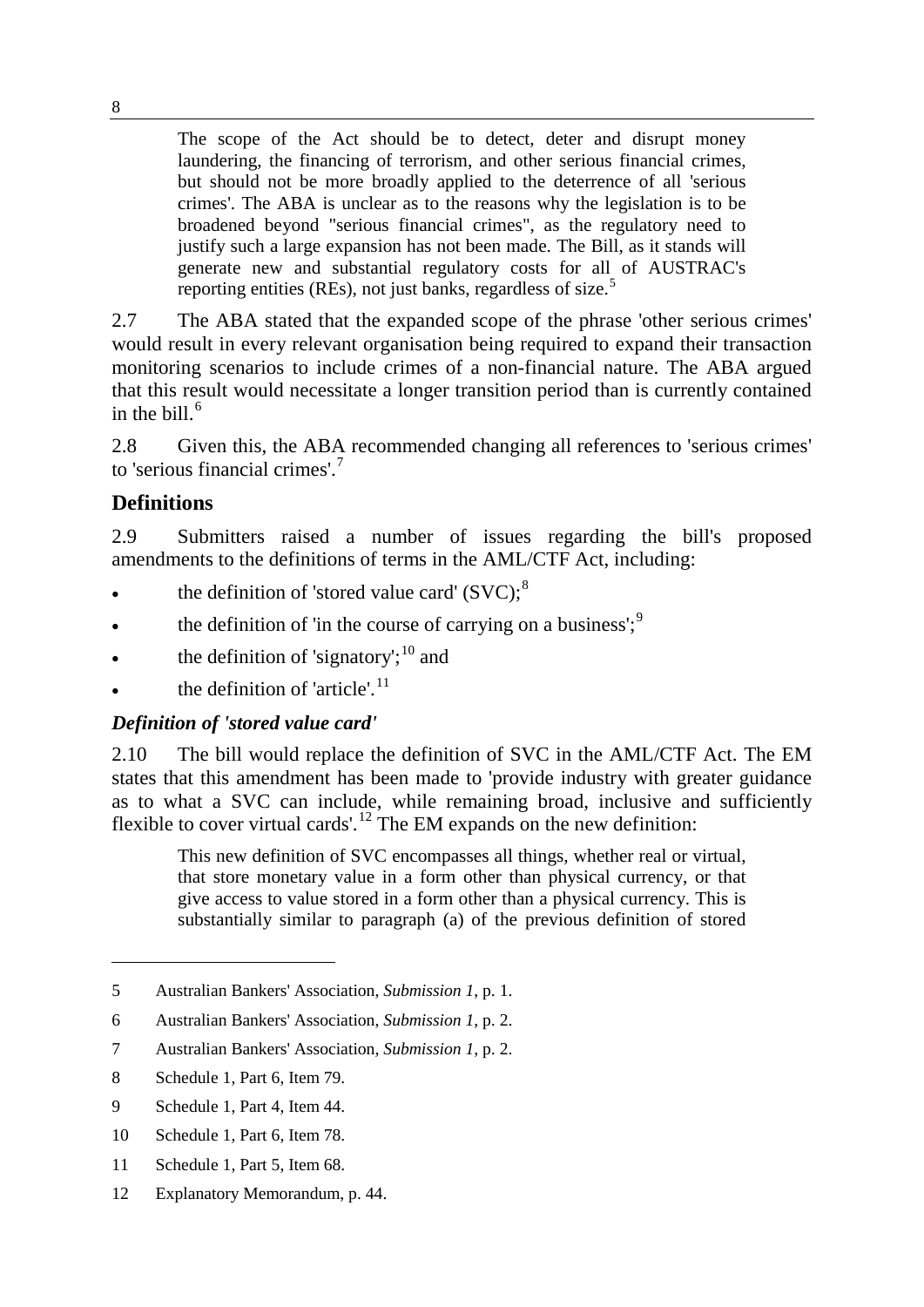value card, but is technically neutral and includes SVCs that are entirely virtual and do not exist as a physical card. The requirement to prescribe kinds of SVCs in regulations is removed.<sup>[13](#page-16-0)</sup>

2.11 The EM further notes that credit and debit cards are excluded from the definition of the bill, and continue to be regulated by a separate part of the AML/CTF Act. However, it states that certain kinds of SVCs are not captured by the exclusion, such as pre-paid travel cards using credit card networks but not linked to an account provided by a financial institution.<sup>[14](#page-16-1)</sup>

2.12 The Law Council of Australia (Law Council) noted that an 'unhelpful' distinction is drawn in the bill between the existing definition of 'debit cards' and the replacement definition:

[T]he distinction drawn by the existing definition and the replacement definition with 'debit cards' is unhelpful, as both debit cards and the great majority of prepaid cards in the market, have value stored in a ledger managed by the issuer. That is, although value is in all cases 'stored', the only place in practice where that 'storage' can be said to occur is in a ledger managed by the issuer. The sole distinction becomes whether the issuer is a 'financial institution' (in which case the stored value card definition would apparently not apply, given the inclusive definition of 'account'), or is not a 'financial institution' (in which case the product is able to be a 'stored value card'). $15$ 

2.13 The Law Council stated that it did not consider that the policy basis of drawing a distinction based only on the status of the card issuer had been comprehensively explained in the EM or the bill.<sup>[16](#page-16-3)</sup> It argued that, while the EM attempted to make a distinction between SVCs and 'debit cards', they could not be adequately distinguished, particularly in relation to many 'gift cards' and 'travel' cards which had value stored in and debited from an account with the issuer.<sup>[17](#page-16-4)</sup>

2.14 The Law Council recommended that the bill provide greater clarity regarding SVCs issued by financial institutions.<sup>[18](#page-16-5)</sup>

#### *Definition of 'in the course of carrying on a business'*

2.15 The bill would qualify the term 'in the course of carrying on a business' which already exists in the AML/CTF Act. The EM notes that consultation with industry during the review of the Act had revealed 'widespread concern' regarding the breadth

<span id="page-16-0"></span><sup>13</sup> Explanatory Memorandum, p. 44.

<span id="page-16-1"></span><sup>14</sup> Explanatory Memorandum, p. 44.

<span id="page-16-2"></span><sup>15</sup> Law Council of Australia, *Submission 8*, p. 2.

<span id="page-16-3"></span><sup>16</sup> Law Council of Australia, *Submission 8*, p. 2.

<span id="page-16-4"></span><sup>17</sup> Law Council of Australia, *Submission 8*, p. 2.

<span id="page-16-5"></span><sup>18</sup> Law Council of Australia, *Submission 8*, p. 2.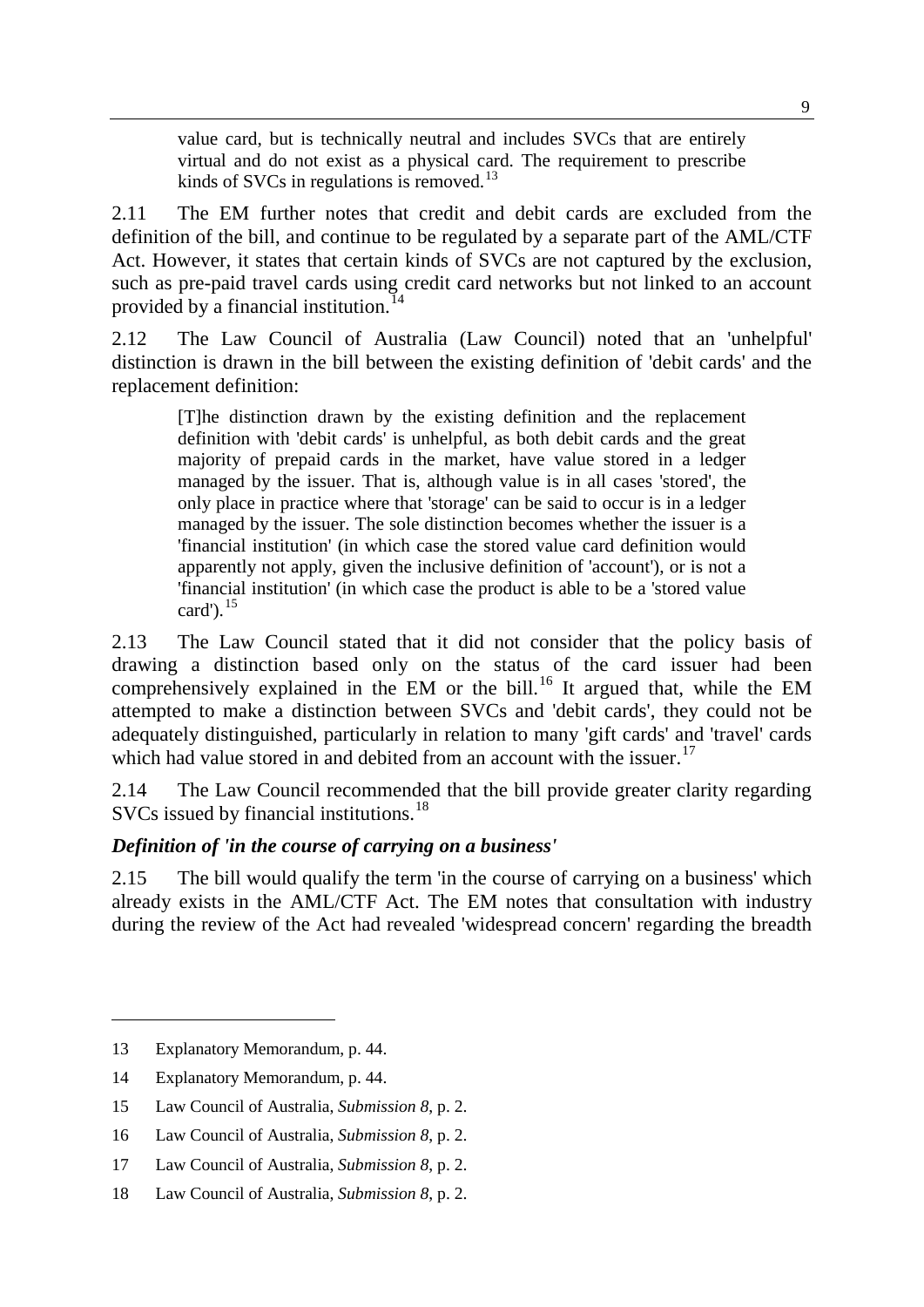of the definition that it 'could potentially capture businesses that provided such services incidental to their core function, or on a very occasional basis'.<sup>[19](#page-17-0)</sup>

2.16 However, the Law Council expressed concerns with the new definition, noting that it is inconsistent with the replacement explanatory memorandum of the AML/CTF Act:

We say that the *Anti-Money Laundering and Counter-Terrorism Financing Act 2006* should be amended to specifically reflect the original intention that a reference in section 6 to a particular kind of business is intended to limit the broad scope of the defined term 'business' so that it applies only when the specified business is a core function or a substantive part of the operations of the relevant entity.[20](#page-17-1)

2.17 The Attorney General's Department (AGD) stated that it was not anticipated that the amendment was likely to affect a significant number of entities, as there was frequently an overlap between entities that provide designated services.<sup>[21](#page-17-2)</sup>

#### *Definition of 'signatory'*

2.18 The bill seeks to amend the definition of 'signatory'. The EM explains that the current definition of 'signatory' is considered too broad in practice, which has given rise to uncertainty. It states that the new definition will provide greater clarity:

The new definition focuses on the account holder and persons who have been authorised by the account holder to manage or exercise effective control over an account. This definition excludes persons who may 'instruct' an account provider where this is incidental to a specific transaction or transactions, in circumstances that fall short of management or control of the account. $22$ 

2.19 The ABA noted that the proposed definition may cause uncertainty regarding the types of scenarios and parties are intended to be captured. It recommended providing examples of such scenarios and parties to clarify its intended application.<sup>[23](#page-17-4)</sup>

#### *Definition of 'article'*

-

2.20 Nyman Gibson Miralis expressed concern that the word 'article' used in the proposed section 199(3) is not defined either in the bill or in the AML/CTF Act.

2.21 It stated that the word 'article' could be broadly interpreted to include items such as laptops, smart phones, tablets or smart watches.<sup>[24](#page-17-5)</sup> However, this was unclear in the EM and the bill. Moreover, they noted that the bill did not clarify whether the

<span id="page-17-0"></span><sup>19</sup> Explanatory Memorandum, p. 30.

<span id="page-17-1"></span><sup>20</sup> Mr Charles Morland Bailes, President-elect, Law Council of Australia, *Committee Hansard*, 20 September 2017, p. 24.

<span id="page-17-2"></span><sup>21</sup> Attorney-General's Department, *Submission 7*, p. 12.

<span id="page-17-3"></span><sup>22</sup> Explanatory Memorandum, p. 43.

<span id="page-17-4"></span><sup>23</sup> Australian Bankers' Association, *Submission 1*, p. 2.

<span id="page-17-5"></span><sup>24</sup> Nyman Gibson Miralis, *Submission 2*, p. 6.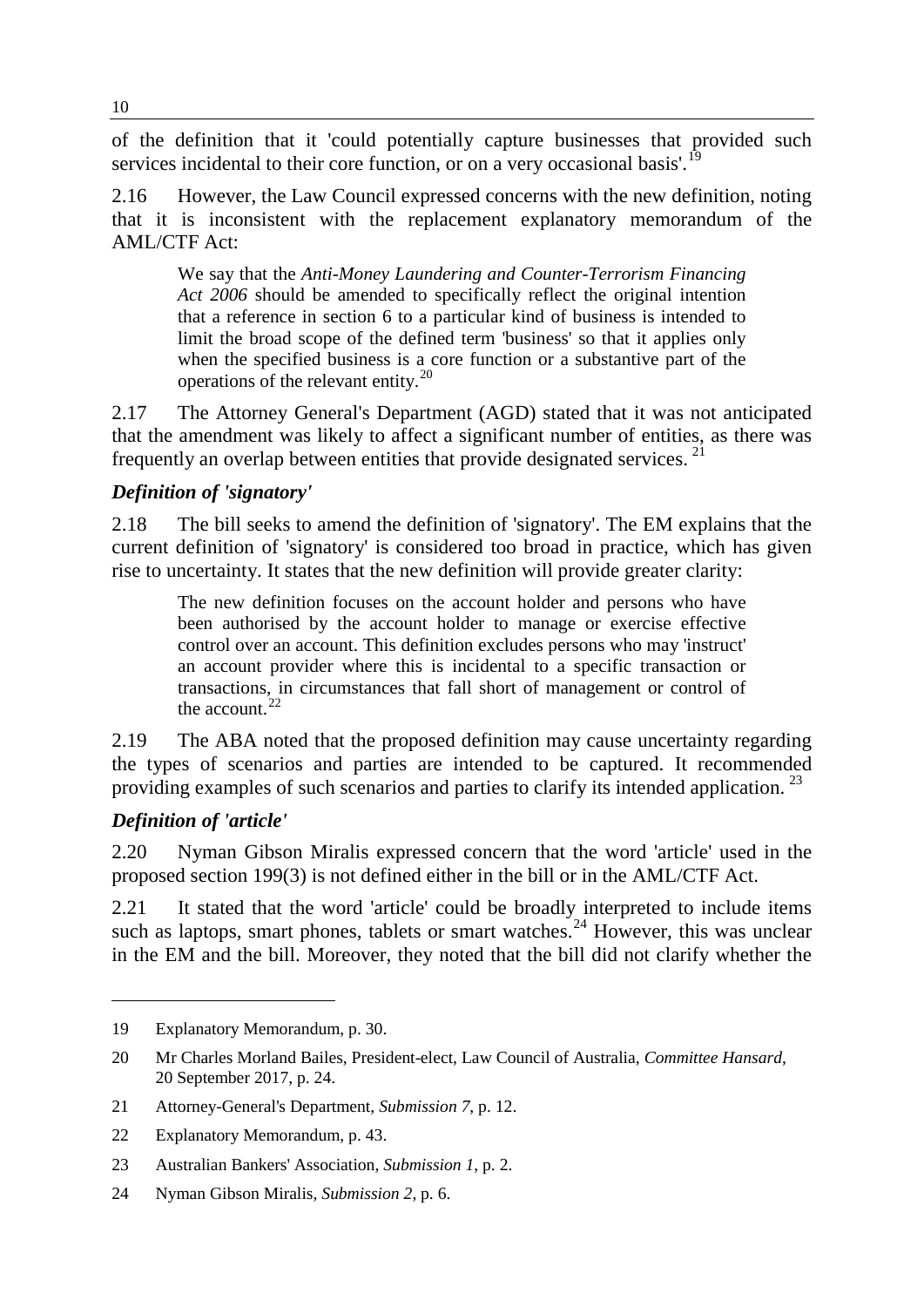ability to seize items such as laptops or smartphones would also include the power to compel the provision of passwords or passcodes.<sup>[25](#page-18-0)</sup>

2.22 Nyman Gibson Miralis further noted the human rights implications of such a power to potentially compel the disclosure of personal information:

Notwithstanding entrenched human rights principles of a person's right to the presumption of innocence and the right to privacy, it cannot be Parliament's intention that Police can have unchecked and unlimited powers to search, seize, and force disclosure of a suspected person's personal information (such as passwords, or disclosure of pseudonym identities) without a warrant.<sup>[26](#page-18-1)</sup>

2.23 The submission further noted that material obtained in such searches could be susceptible to court actions seeking to declare the searches invalid and unlawful.<sup>[27](#page-18-2)</sup>

2.24 Nyman Gibson Miralis recommended that the term 'articles' be explicitly defined, including the kinds of classes of articles that are intended to be searched.<sup>[28](#page-18-3)</sup>

#### **Search and seizure powers**

2.25 The bill would broaden the search and seizure powers available to police and customs officers at Australian borders. The EM states that the bill will:

…give police and customs officers broader powers to search and seize physical currency and bearer negotiable instruments (BNI) and establish civil penalties for failing to comply with questioning and search powers.<sup>[29](#page-18-4)</sup>

2.26 This would enable police and customs officials to demand to know how much money is being brought into or leaving Australia by travellers as well as order that money is produced upon demand. The EM provides a contextual background to the powers and the gaps experienced by law enforcement that the amendment seeks to address:

Police and customs officers do not have general search and seizure powers at the border under the AML/CTF Act. Instead, the search and seizure powers under the AML/CTF Act are linked to breaches of the current reporting requirements for physical currency and BNIs.

This leaves gaps in the ability of police and customs officers to search and seize physical currency and BNIs under the AML/CTF Act (e.g. in circumstances where a person is carrying physical currency under the \$10,000 threshold, or has not been asked to disclose whether they are carrying a BNI). $30$ 

<span id="page-18-0"></span><sup>25</sup> Nyman Gibson Miralis, *Submission 2*, p. 6.

<span id="page-18-1"></span><sup>26</sup> Nyman Gibson Miralis, *Submission 2*, p. 6.

<span id="page-18-2"></span><sup>27</sup> Nyman Gibson Miralis, *Submission 2*, p. 6.

<span id="page-18-3"></span><sup>28</sup> Nyman Gibson Miralis, *Submission 2*, p. 7.

<span id="page-18-4"></span><sup>29</sup> Explanatory Memorandum, p. 6.

<span id="page-18-5"></span><sup>30</sup> Explanatory Memorandum, p. 38.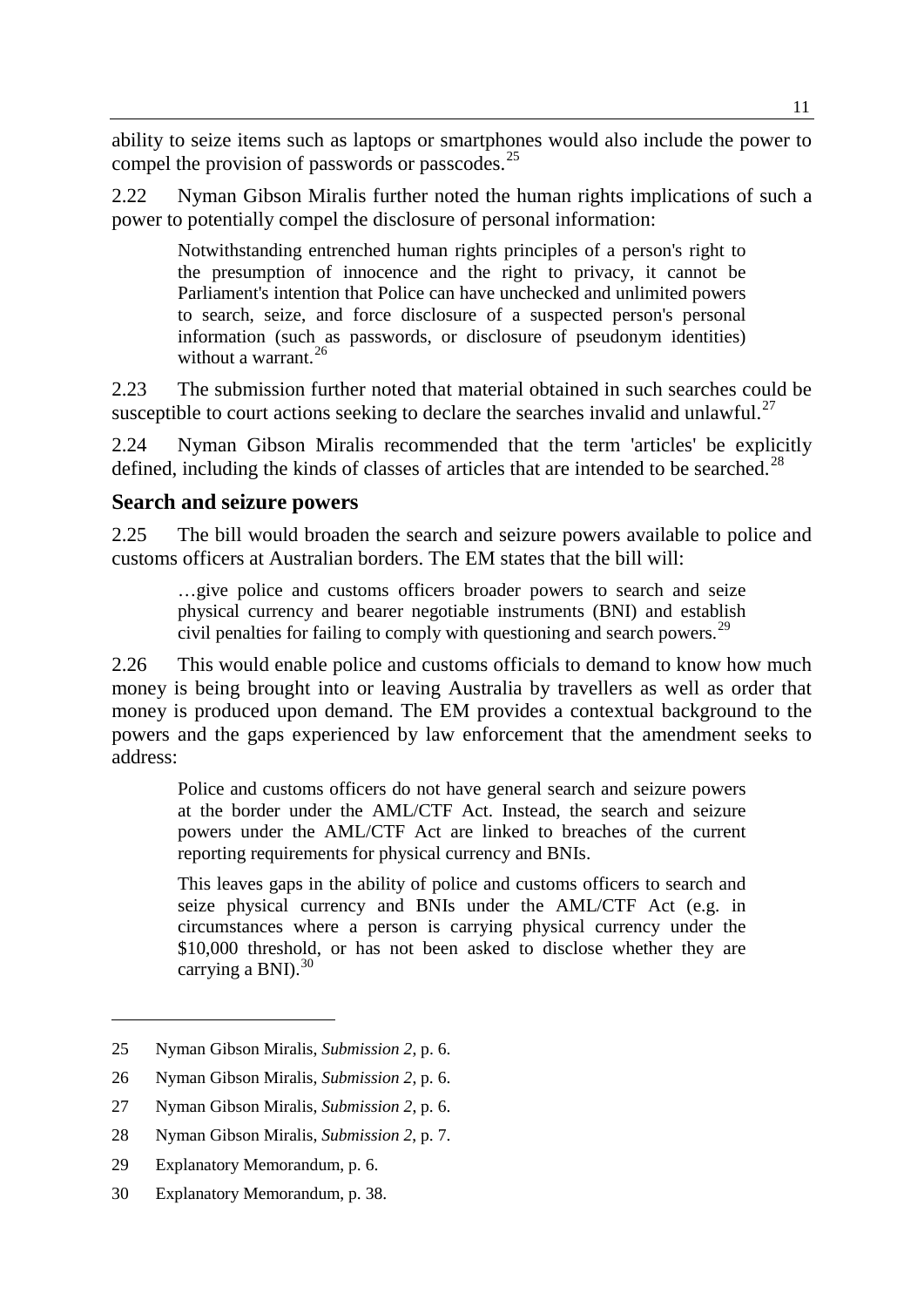2.27 The Australian Federal Police (AFP) told the committee that search and seizure powers are currently limited to suspecting a breach of the cross-border reporting requirements. $31$ 

2.28 The Law Council noted their concern regarding the increase in search and seizure powers for police and customs officers:

It … troubles us that with that goes the substantial increase in search-andseizure power and the fact that that, as the scrutiny committee referred to, is invested, so far as we can see, in any police member and any member of Customs. Now, that is a significant power to invest in a person of that rank, where it is quite open, for example, with police to invest that power in a commissioned officer to give consent to the search and seizure—I don't think the term 'commissioned officer' was adopted by the committee, but they referred to senior members. So that's a corresponding concern about significant power being invested or devolved without check, necessarily, or balance.[32](#page-19-1)

2.29 The Law Council observed that the bill's expansion of powers is granted to officers indiscriminately, and does not take account of experience. It also stated that senior commissioned officers are regularly asked to authorise the use of search and seizure powers at the border, and therefore that the proposed amendments do not provide enough reason to arm all officers with those powers.<sup>[33](#page-19-2)</sup>

2.30 The EM stated that the *Guide to Framing Commonwealth Offences* (the Guide) recommends that seizure powers should generally only be permitted under a warrant, but that the Guide 'contemplates a limited range of situations where it may be appropriate to allow officers the ability to seize pending issue of warrant, such as situations involving conveyances where it may not be possible or practical to obtain a warrant'. [34](#page-19-3)

2.31 The EM further states:

-

The exercise of the new search and seizure powers in the Bill will be timelimited to instances where a person is departing or recently arrived in Australia and can be justified due to the impracticalities of obtaining a warrant in such circumstances.<sup>[35](#page-19-4)</sup>

2.32 The specific terminology of the Guide provides that:

There is a very limited range of circumstances where it may be appropriate to allow officers the ability to seize pending issue of warrant. The Scrutiny

<span id="page-19-0"></span><sup>31</sup> Mrs Elsa Sengstock, Coordinator, Legislation Program, Australian Federal Police, *Committee Hansard*, 20 September 2017, p. 13.

<span id="page-19-1"></span><sup>32</sup> Mr Charles Morland Bailes, President-elect, Law Council of Australia, *Committee Hansard*, 20 September 2017, p. 27.

<span id="page-19-2"></span><sup>33</sup> Mr Charles Morland Bailes, President-elect, Law Council of Australia, *Committee Hansard*, 20 September 2017, p. 29.

<span id="page-19-3"></span><sup>34</sup> Explanatory Memorandum, p. 39.

<span id="page-19-4"></span><sup>35</sup> Explanatory Memorandum, p. 39.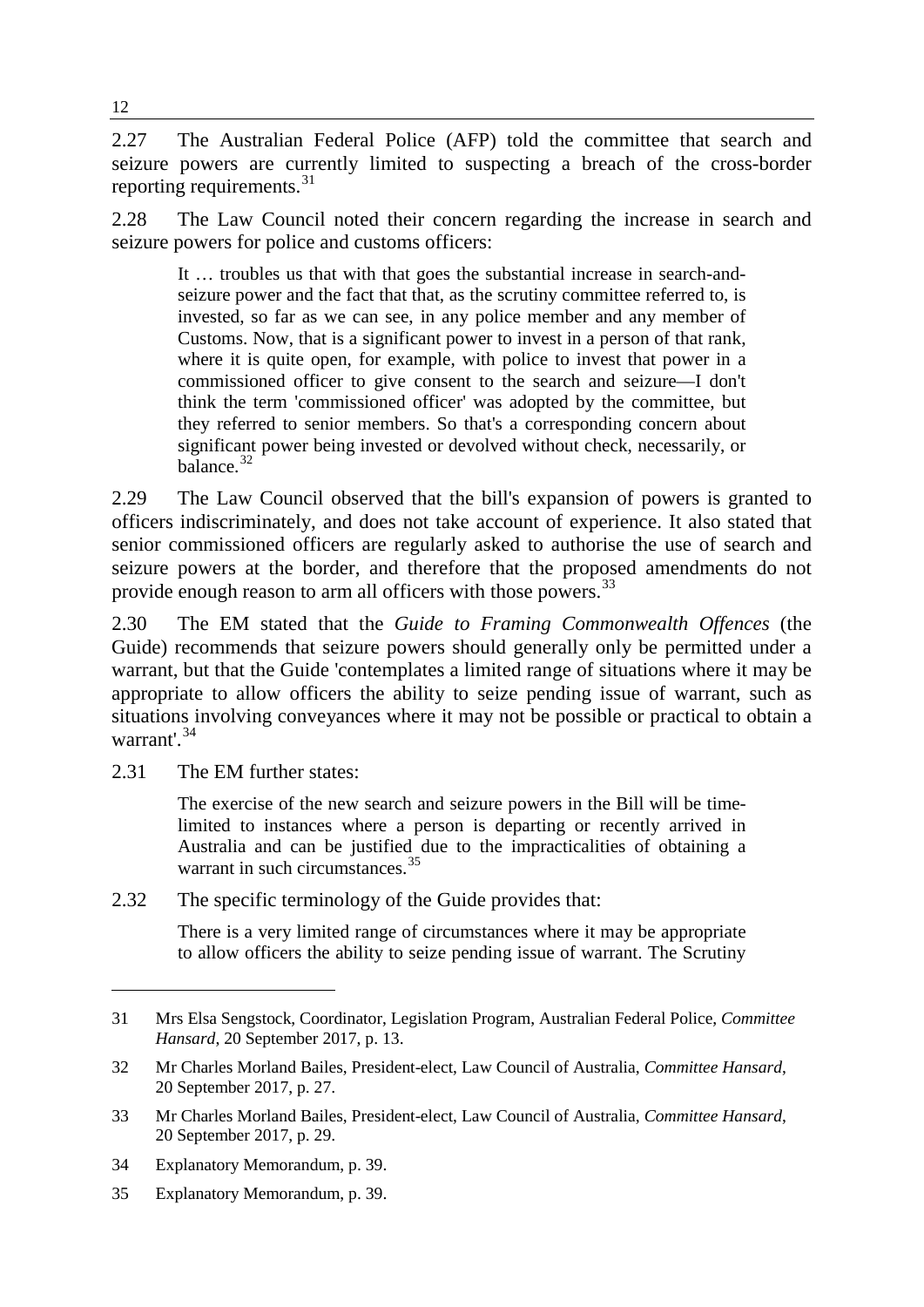of Bills Committee regards that entry onto premises without consent may be reasonable in situations of emergency, serious danger to public health, or where national security is involved. Seizure in such circumstances would only be appropriate where reasonably necessary to resolve a situation of immediate emergency.  $36$ 

2.33 The Scrutiny of Bills Committee did not agree with the interpretation of the Guide in the EM. The Committee stated:

The explanatory memorandum appears to reinterpret [the Guide] to say that the Guide contemplates there is a limited range of circumstances where it may be appropriate to allow for seizure, such as where it may not be possible or practical to obtain a warrant. The [Scrutiny of Bills Committee] does not consider this is the appropriate test and affirms its scrutiny view that seizure should only take place under a warrant, unless seizure is necessary to resolve a situation of immediate emergency.<sup>[37](#page-20-1)</sup>

2.34 The Scrutiny of Bills Committee observed that it was possible to provide that a police or customs officer may, without a warrant, secure an item pending issue of a warrant authorising seizure, and that this approach had not been taken in the bill. It further noted that provisions in the Act currently give certain powers to police and customs officers to seize such items, albeit in more limited circumstances.<sup>[38](#page-20-2)</sup>

2.35 However, the EM further notes that the Guide suggests that searches without warrants may be permitted in situations where national security is in question. It states that the movement of physical currency and bearer negotiable instruments across national borders is a recognised money-laundering and terrorism-financing risk, which would satisfy the Guide's requirement.<sup>[39](#page-20-3)</sup>

2.36 The EM also stated that the powers were proportionate to the aims of the bill:

The measures are proportionate because they broaden existing powers in order to deter ML and TF, do not constitute a radical departure from current search and seizure powers and assist authorities in ensuring that Australia's AML/CTF framework is robust in the face of the threat of serious crime and terrorism.[40](#page-20-4)

#### *Civil penalties for refusing to comply with questioning and search powers*

2.37 The bill would establish a civil penalty for refusing to comply with certain questioning and search powers. It sets out a number of requirements for persons

<span id="page-20-0"></span><sup>36</sup> Attorney-General's Department, *A Guide to Framing Commonwealth Offences, Infringement Notices and Enforcement Powers*, September 2011, p. 83.

<span id="page-20-1"></span><sup>37</sup> Senate Standing Committee for the Scrutiny of Bills, *Scrutiny Digest 11 of 2017*, 13 September 2017, p. 8.

<span id="page-20-2"></span><sup>38</sup> Senate Standing Committee for the Scrutiny of Bills, *Scrutiny Digest 11 of 2017*, 13 September 2017, p. 8.

<span id="page-20-3"></span><sup>39</sup> Explanatory Memorandum, p. 39.

<span id="page-20-4"></span><sup>40</sup> Explanatory Memorandum, p. 10.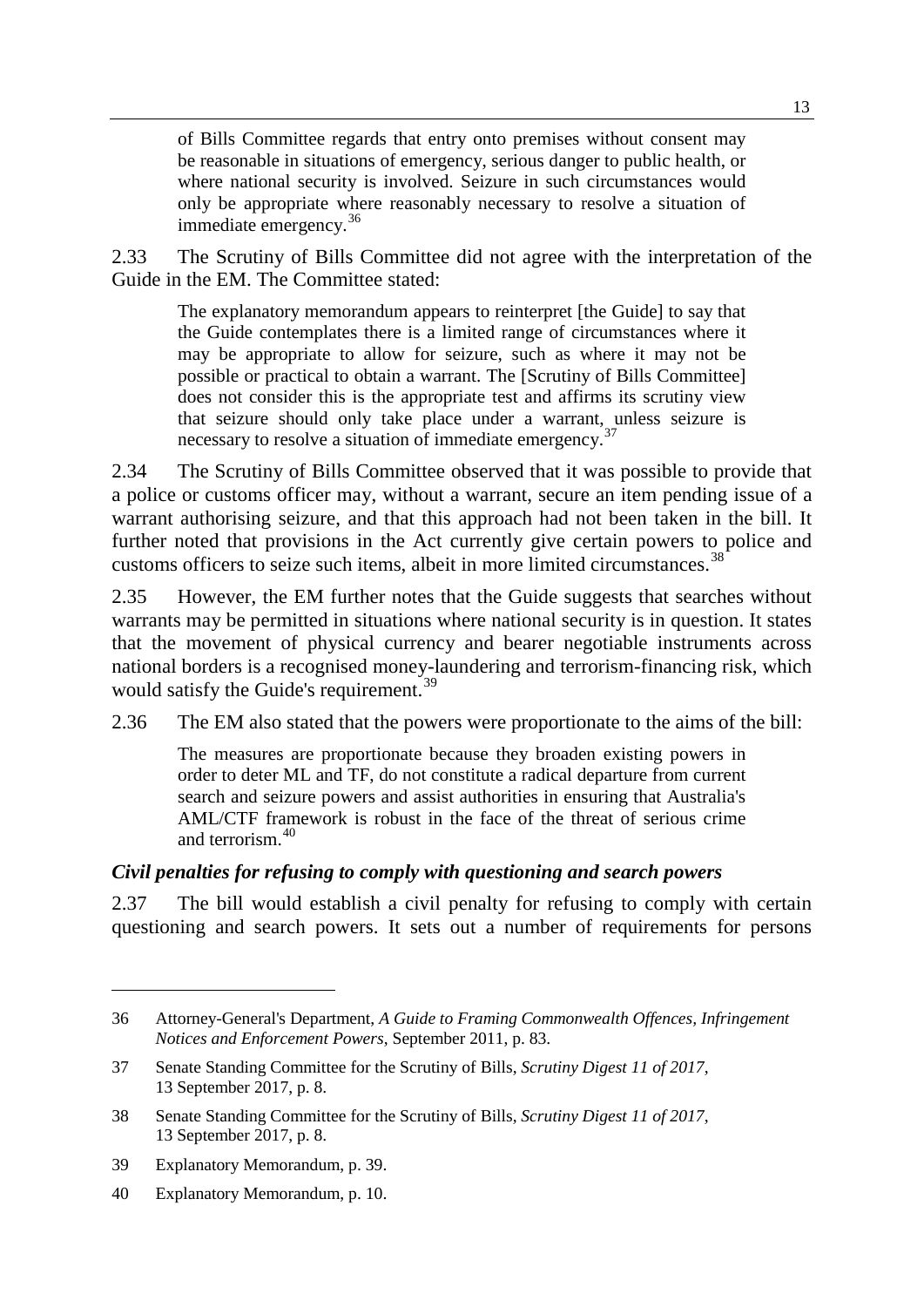leaving Australia and persons entering Australia to provide information when it is requested of them by police or customs officers.<sup>[41](#page-21-0)</sup>

2.38 The EM notes that the current provisions contain criminal penalties for offences under sections 199 and 200 of the AML/CTF Act for failing to comply with questioning and search powers in relation to the cross-border declaration regime.<sup>[42](#page-21-1)</sup> It further states that:

The availability of a civil penalty would provide a wider range of options for law enforcement officers to respond to such breaches and assist in ensuring these penalties remain proportionate.<sup>[43](#page-21-2)</sup>

2.39 Nyman Gibson Miralis expressed concern that the application of a civil penalty for refusing to give certain information to police or customs officers may contravene the common law privilege against self-incrimination.<sup>[44](#page-21-3)</sup>

#### **Powers conferred on the AUSTRAC CEO**

2.40 The bill would confer a significant number of new powers upon the AUSTRAC CEO. In particular, the bill provides that the delegated legislation in the Anti-Money Laundering and Counter-Terrorism Financing Rules (AML/CTF Rules) may make provision for the suspension and renewal of registrations by the AUSTRAC CEO. Additionally, the bill would enable the AUSTRAC CEO to make rules to expand or narrow the scope of the digital currency definition.

2.41 Some submitters welcomed the use of delegated legislation in 'futureproofing' the AML/CTF Act. Mr Aidan O'Shaughnessy, Acting Executive Director, Industry Policy, Australian Bankers' Association, stated that:

The ABA is supportive of having the further definition within the rules because it will just give AUSTRAC and the Attorney-General flexibility to deal with emerging technologies or changes in environments that emerge over the coming years.<sup>[45](#page-21-4)</sup>

2.42 Mr O'Shaughnessy further observed that the proposed use of the AML/CTF rules would enable AGD to make amendments in a timely manner.<sup>[46](#page-21-5)</sup>

2.43 The Law Council put forth concerns regarding the broad principle of taking a judicial or quasi-judicial function and investing it in the CEO.<sup>[47](#page-21-6)</sup> Mr Charles Morland Bailes, President-Elect, Law Council of Australia, stated:

<span id="page-21-0"></span><sup>41</sup> Explanatory Memorandum, p. 39.

<span id="page-21-1"></span><sup>42</sup> Explanatory Memorandum, p. 39.

<span id="page-21-2"></span><sup>43</sup> Explanatory Memorandum, p. 39.

<span id="page-21-3"></span><sup>44</sup> Nyman Gibson Miralis, *Submission 2*, p. 9.

<span id="page-21-4"></span><sup>45</sup> *Committee Hansard*, 20 September 2017, p. 20.

<span id="page-21-5"></span><sup>46</sup> Mr Aidan O'Shaughnessy, Acting Executive Director, Industry Policy, Australian Bankers' Association, *Committee Hansard*, 20 September 2017, p. 20.

<span id="page-21-6"></span><sup>47</sup> Mr Charles Morland Bailes, President-Elect, Law Council of Australia, *Committee Hansard*, 20 September 2017, p. 27.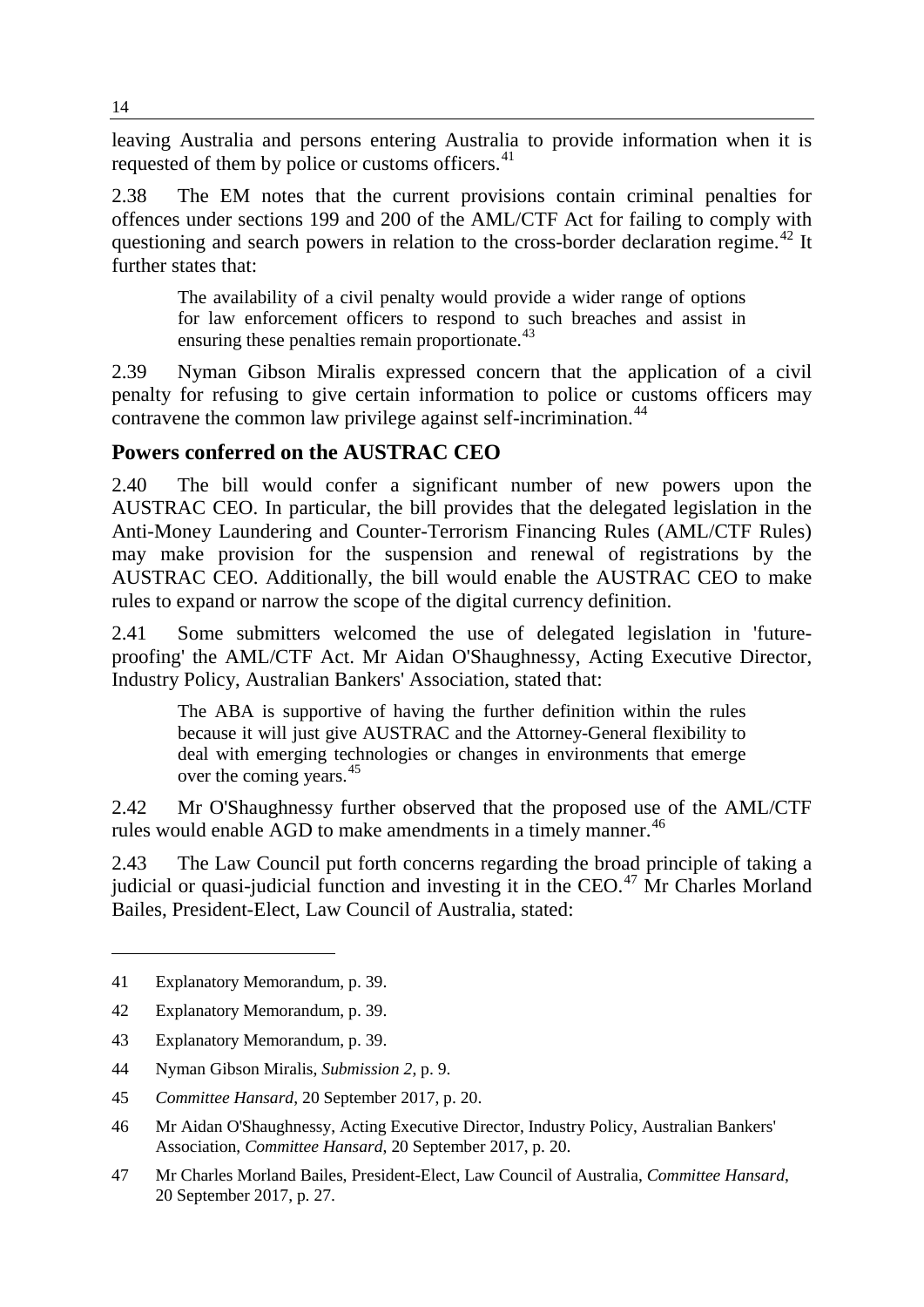Going to the detail of it: if, for example, you take infringement notices, there is no capacity for internal review of an infringement notice, so a person so served either pays up or attracts potential action, prosecution, initiation of an action in respect of the offence. That is a considerable investment in executive power in the office of the CEO of AUSTRAC that we find unsettling when there is no capacity for external review but also, coming back to the original principle, the substantial devolution of power that might otherwise be held by a tribunal or a court into that office.<sup>[48](#page-22-0)</sup>

2.44 The Scrutiny of Bills Committee raised concerns regarding the bill's use of delegated legislation. It particularly noted that leaving certain issues to be decided by the AUSTRAC CEO may leave a number of important matters to be decided by AML/CTF rules, including the grounds on which suspension decisions are made and whether such decisions should be subject to review.<sup>[49](#page-22-1)</sup>

2.45 The Scrutiny of Bills Committee advised that, as a general principle, significant matters should be included in primary legislation unless there is a sound justification for the use of delegated legislation. In the case of this bill, the Scrutiny committee noted that a number of significant matters were delegated to rules, and that there was no appropriate reason given in the EM. The committee advised that the matters should be provided for in regulations as a minimum, due to a higher level of executive scrutiny being applied to regulations as opposed to rules.<sup>[50](#page-22-2)</sup>

2.46 The Scrutiny of Bills Committee further stated that it has requested more detailed advice from the Minister in relation to a number of matters regarding the renewal and suspension of registrations.<sup>[51](#page-22-3)</sup>

2.47 AGD and AUSTRAC told the committee that, while they were unable to provide details regarding the specific content of the rules, the rules were to be drafted and would be finalised after the bill's passage.<sup>[52](#page-22-4)</sup> AGD also noted that the use of delegated legislation was recommended by the Report on the Statutory Review and is anticipated to be used in further reforms.<sup>[53](#page-22-5)</sup>

<span id="page-22-0"></span><sup>48</sup> *Committee Hansard*, 20 September 2017, p. 27.

<span id="page-22-1"></span><sup>49</sup> Senate Standing Committee for the Scrutiny of Bills, *Scrutiny Digest 11 of 2017*, 13 September 2017, p. 4.

<span id="page-22-2"></span><sup>50</sup> Senate Standing Committee for the Scrutiny of Bills, *Scrutiny Digest 11 of 2017*, 13 September 2017, p. 4.

<span id="page-22-3"></span><sup>51</sup> Senate Standing Committee for the Scrutiny of Bills, *Scrutiny Digest 11 of 2017*, 13 September 2017, p. 5.

<span id="page-22-4"></span><sup>52</sup> Mr Bradley Brown, Acting Deputy Chief Executive Officer, International and Policy, Australian Transaction Reports and Analysis Centre, *Committee Hansard*, 20 September 2017, p. 3.

<span id="page-22-5"></span><sup>53</sup> Mr Andrew Walter, Acting First Assistant Secretary, Criminal Justice Policy and Programs Division, Attorney-General's Department, *Committee Hansard*, 20 September 2017, p. 3.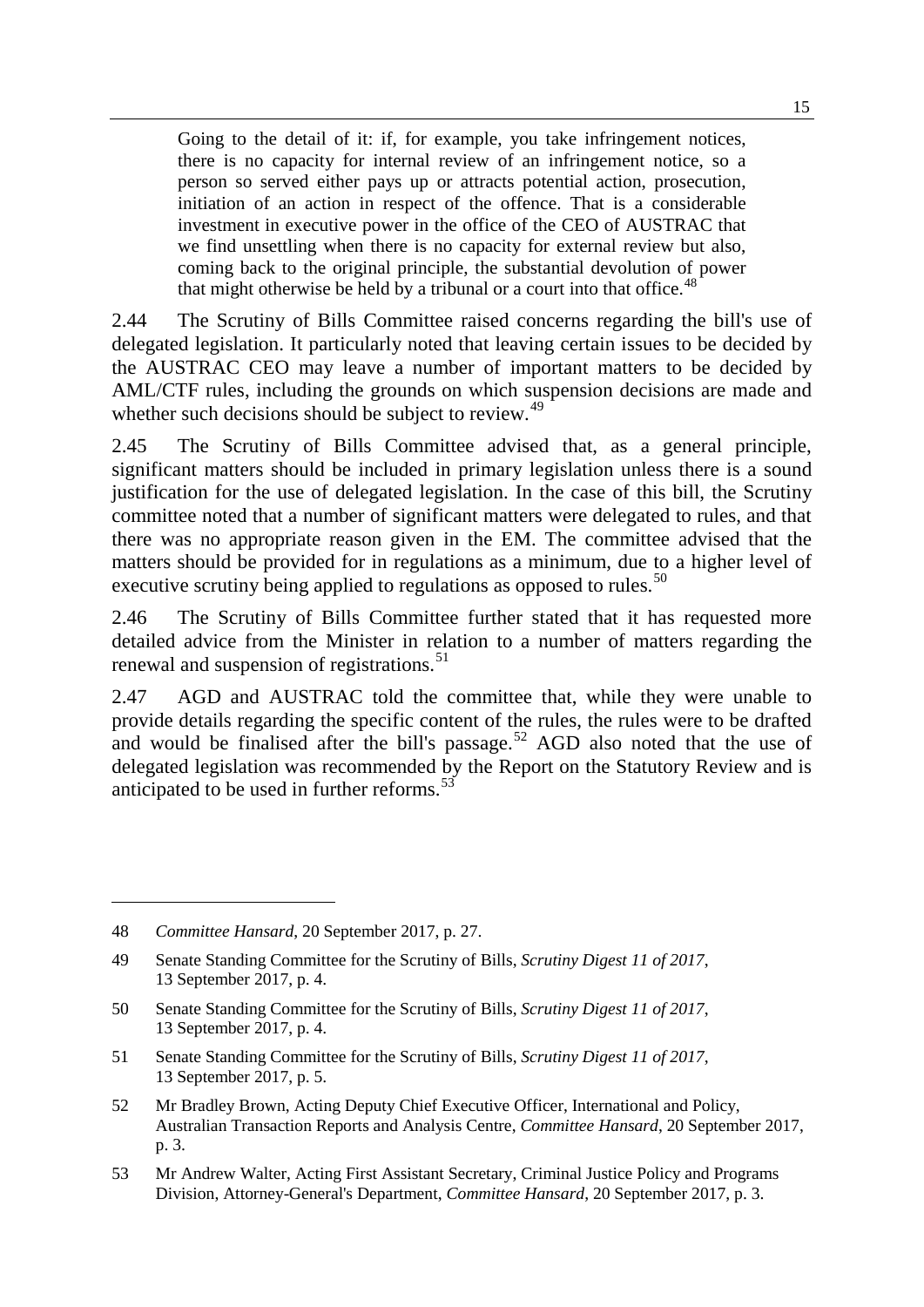2.48 It is also noted that all AML/CTF rules are subject to disallowance, and so will be subject to appropriate Parliamentary scrutiny. The Explanatory Memorandum states:

[AML/CTF Rules] are legislative instruments within the meaning of section 8 of the *Legislative Instruments Act 2003*. Accordingly, AML/CTF Rules must be tabled in Parliament and are subject to disallowance by either House.<sup>[54](#page-23-0)</sup>

#### *Infringement notices*

2.49 The bill would expand the infringement notice provisions of the AML/CTF Act to 'include a wider range of offences established under the AML/CTF Act that are regulatory in nature'.<sup>[55](#page-23-1)</sup> This expansion applies to a number of civil penalty provisions.[56](#page-23-2) The bill also contains safeguards to ensure that the AUSTRAC CEO cannot issue an infringement notice for 'trivial matters', with a set of prescribed considerations to be taken into account in each case.<sup>[57](#page-23-3)</sup>

2.50 The purpose of these provisions is to implement changes recommended by the Report on the Statutory Review, which suggested adding eleven minor regulatory offences. This was purported to:

…give the AUSTRAC CEO additional, more expedient and efficient means for promoting and encouraging compliance as an alternative to applying for a civil penalty order through the Federal Court.<sup>[58](#page-23-4)</sup>

2.51 The Uniting Church in Australia (the Uniting Church) supported the proposed increase in powers for the AUSTRAC CEO to provide additional enforcement options to ensure compliance. It cited criminological literature arguing that the perceived certainty of punishment is associated with reduced intended offending.<sup>[59](#page-23-5)</sup>

2.52 However, the Law Council noted that an infringement notice was set as a maximum penalty, which was 'substantial'.<sup>[60](#page-23-6)</sup> It further indicated that an infringement notice was not reviewable or subject to an appeal, and so should be reconsidered.<sup>[61](#page-23-7)</sup>

<span id="page-23-4"></span>58 The Hon. Michael Keenan MP, Minister for Justice and Minister Assisting the Prime Minister for Counter-Terrorism, *House of Representatives Proof Hansard*, 17 August 2017, p. 8837.

<span id="page-23-0"></span><sup>54</sup> Explanatory Memorandum, p. 4. See also Mr Bradley Brown, Acting Deputy Chief Executive Officer, International and Policy, Australian Transaction Reports and Analysis Centre, *Committee Hansard*, 20 September 2017, p. 3.

<span id="page-23-1"></span><sup>55</sup> Attorney-General's Department, *Submission 7*, p. 7.

<span id="page-23-2"></span><sup>56</sup> See: subsections 32(1), 41(2), 43(2), 45(2), 47(2), 49(2) and 116(2), (3) or (4).

<span id="page-23-3"></span><sup>57</sup> Attorney-General's Department, *Submission 7*, p. 8.

<span id="page-23-5"></span><sup>59</sup> Uniting Church of Australia*, Submission 3*, p. 4.

<span id="page-23-6"></span><sup>60</sup> Mr Charles Morland Bailes, President-Elect, Law Council of Australia, *Committee Hansard*, 20 September 2017, p. 27.

<span id="page-23-7"></span><sup>61</sup> Mr Charles Morland Bailes, President-Elect, Law Council of Australia, *Committee Hansard*, 20 September 2017, p. 27.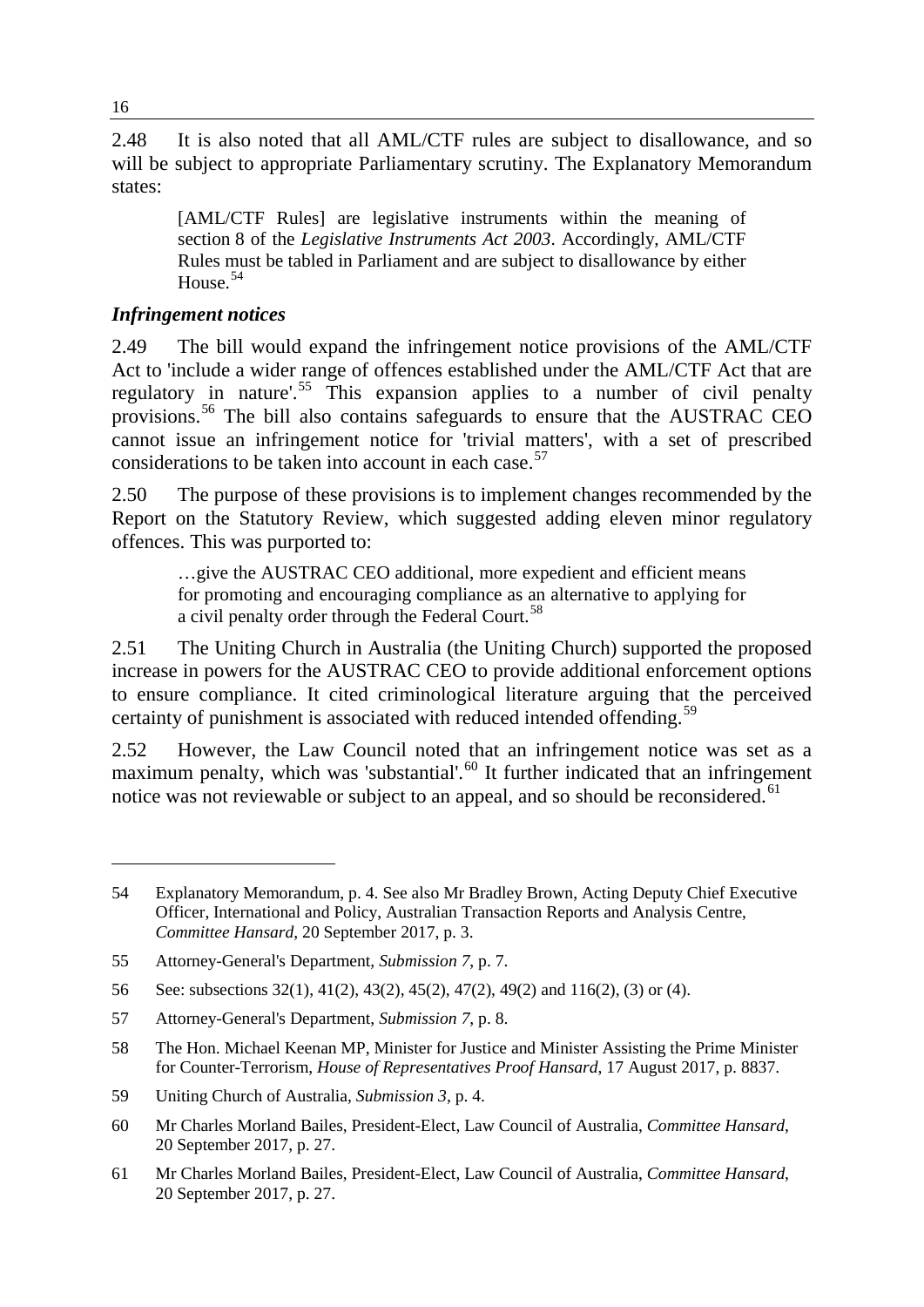#### *Sharing of information with agencies*

2.53 The bill would provide that the AUSTRAC CEO's functions extend to providing access to, and the sharing of, AUSTRAC information to support domestic and international efforts to combat money laundering, terrorism financing and other serious crime.<sup>[62](#page-24-0)</sup> The Minister stated in the second reading speech that the bill would:

[provide] access to, and the sharing of, AUSTRAC information to support domestic and international efforts to combat and disrupt money laundering, terrorism financing and other serious crimes…[63](#page-24-1)

2.54 The Uniting Church expressed support for the proposed increase in information-sharing between agencies, stating that:

It is our view that the anti-money laundering and counter-terrorism financing system would be more robust if the ability of those attempting to launder money or finance terrorism had less chances to try multiple entry points to get the money into the system because there was better sharing of information between reporting entities.<sup>[64](#page-24-2)</sup>

2.55 King & Wood Mallesons (KWM) were similarly supportive of proposed information-sharing provisions, informing the committee that reporting entities that are part of multinational corporate groups are currently unable to escalate potential money laundering or terrorism financing issues to senior management and specialised personnel due to the prohibition in the AML/CTF Act on disclosure of their suspicions to anyone other than AUSTRAC.<sup>[65](#page-24-3)</sup> However, KWM noted that the bill as drafted does not allow disclosure within a multinational corporate group as the definition of a 'reporting entity' does not extend to an offshore head office or company.<sup>[66](#page-24-4)</sup>

2.56 KWM recommends a range of amendments to the bill to address this issue, including:

- inserting 'or a corporate group' after 'designated business group' in paragraph 123(7)(a);
- inserting 'or to a body corporate that belongs to the corporate group (as the case may be)' after 'designated business group' in paragraph 123(7)(d); and
- adding a definition of a 'corporate group' at the end of section  $123$ .<sup>[67](#page-24-5)</sup>

2.57 Nyman Gibson Miralis raised concerns regarding the proposed increase of AUSTRAC's functions to share information with overseas agencies:

<span id="page-24-0"></span><sup>62</sup> Explanatory Memorandum, p. 46.

<span id="page-24-1"></span><sup>63</sup> The Hon. Michael Keenan MP, Minister for Justice and Minister Assisting the Prime Minister for Counter-Terrorism, *House of Representatives Proof Hansard*, 17 August 2017, p. 8836.

<span id="page-24-2"></span><sup>64</sup> Uniting Church in Australia , *Submission 3*, p. 4.

<span id="page-24-3"></span><sup>65</sup> King & Wood Mallesons, *Submission 6*, p. 1.

<span id="page-24-4"></span><sup>66</sup> King & Wood Mallesons, *Submission 6*, p. 2.

<span id="page-24-5"></span><sup>67</sup> King & Wood Mallesons, *Submission 6*, p. 3.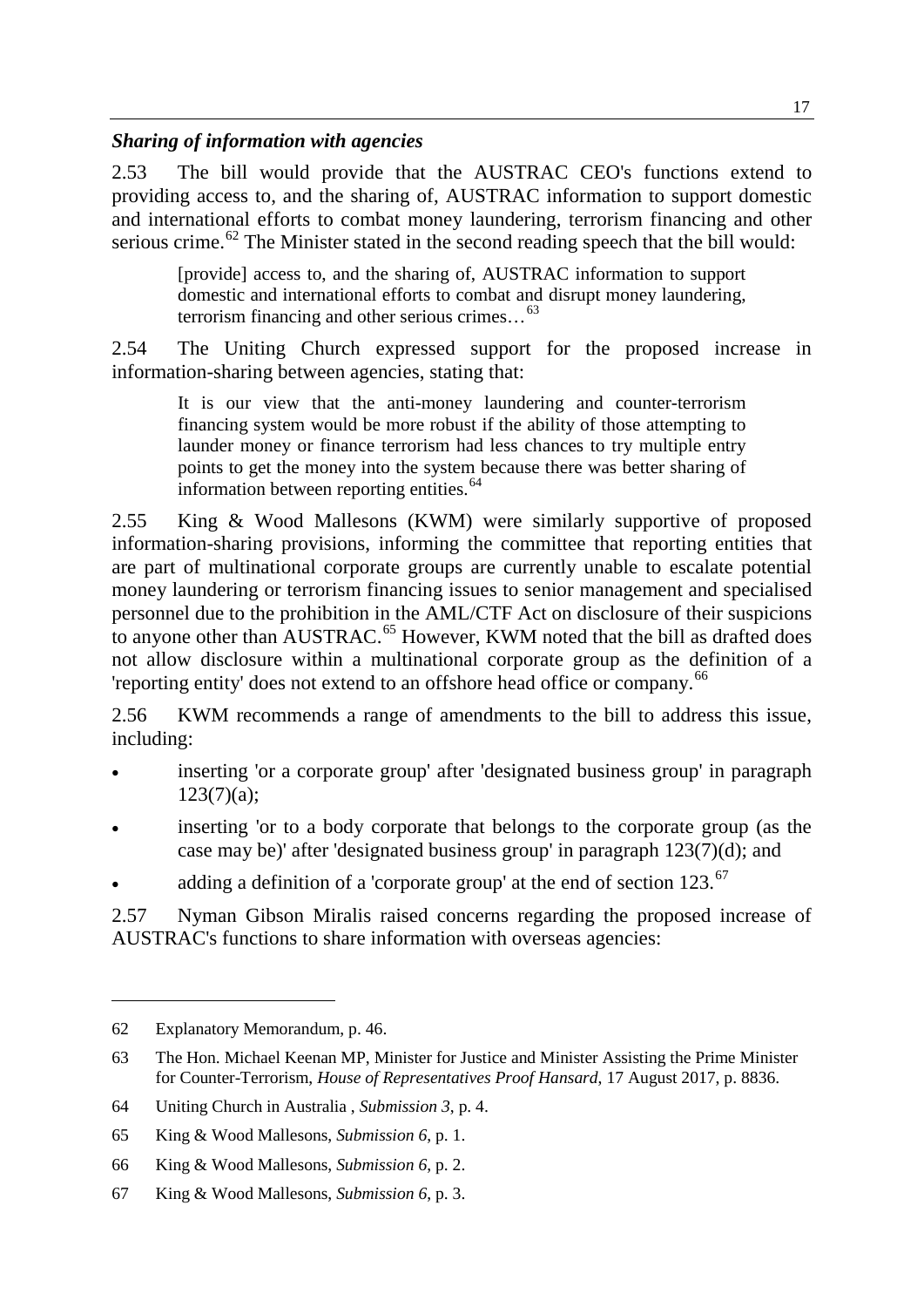The Bill is silent on how the sharing of Australian citizens' information will reconcile with the statutory protections in the *Privacy Act 1988* (Cth). There is also a lack of oversight from any organisation (nationally or internationally) that controls what information can lawfully be shared. This oversight is amplified considering an accused person has an entrenched human right to privacy. $68$ 

2.58 Nyman Gibson Miralis noted that the provision of information to overseas jurisdictions may have consequences on individuals that 'would not be tolerated in Australian society'.<sup>[69](#page-25-1)</sup> It recommends a uniform approach to the dissemination of intelligence to foreign law enforcement, including the application of express limits on the use of information and protection from misuse.<sup>[70](#page-25-2)</sup>

#### **Strict liability offences**

2.59 The bill amends the AML/CTF Act to establish a number of civil penalties in relation to an unregistered person providing digital currency exchange services, which are all subject to strict liability.

2.60 This means that the offences are subject to penalty regardless of intention. The EM states that the application of strict liability means:

…it is not necessary for the prosecution to prove an associated fault element—such as intention, knowledge, recklessness or negligence—for these physical elements. $^{71}$  $^{71}$  $^{71}$ 

2.61 A number of concerns were raised by submitters. When questioned about the explanation supporting the strict liability offences provided by the EM, the Law Council submitted that:

…as a matter of principle, the Law Council does not welcome the notion of strict liability offences, more particularly, when it involves the potential for long periods of imprisonment. With an aggravated offence, the maximum penalty goes from two years to four years, and I think that, if the AUSTRAC CEO has given more than one notice, it's into a more aggravated category and it's a maximum of seven years. Given that there is no defence at common law—other than the defence of a reasonable mistake of fact, which carries with it certain requirements for the defence to establish—that is draconian.<sup>[72](#page-25-4)</sup>

2.62 It was further observed by the Law Council that a strict liability offence does not differentiate between intentional behaviour and recklessness or reckless

<span id="page-25-0"></span><sup>68</sup> Nyman Gibson Miralis, *Submission 2*, p. 3.

<span id="page-25-1"></span><sup>69</sup> Nyman Gibson Miralis, *Submission 2*, p. 3.

<span id="page-25-2"></span><sup>70</sup> Nyman Gibson Miralis, *Submission 2*, p. 4.

<span id="page-25-3"></span><sup>71</sup> Explanatory Memorandum, p. 19.

<span id="page-25-4"></span><sup>72</sup> *Committee Hansard*, 20 September 2017, p. 27.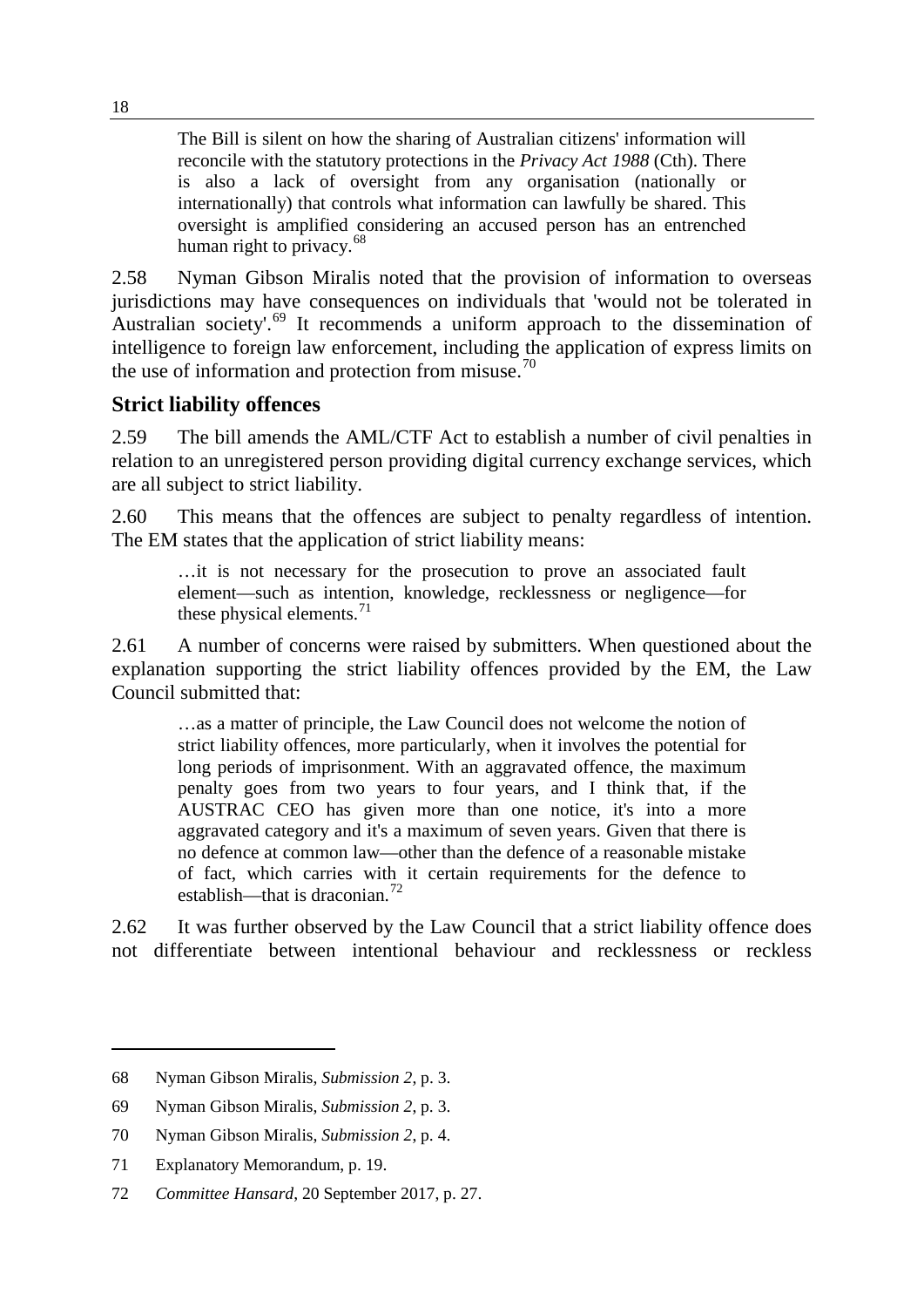indifference, which is usually of lesser culpability and thus reflected in a lesser sentence.<sup>[73](#page-26-0)</sup>

2.63 The Scrutiny of Bills Committee also stated that strict liability offences should only be used where a clear justification can be provided for its application:

Under general principles of the criminal law, fault is required to be proved before a person can be found guilty of a criminal offence (ensuring that criminal liability is imposed only on persons who are sufficiently aware of what they are doing and the consequences it may have). When a bill states that an offence is one of strict liability, this removes the requirement for the prosecution to prove the defendant's fault. In such cases, an offence will be made out if it can be proven that the defendant engaged in certain conduct, without the prosecution having to prove that the defendant intended this, or was reckless or negligent. As the imposition of strict liability undermines fundamental criminal law principles, the committee expects the explanatory memorandum to provide a clear justification for any imposition of strict liability, including outlining whether the approach is consistent with the *Guide to Framing Commonwealth Offences*. [74](#page-26-1)

2.64 The Explanatory Memorandum notes that section 9.2 of the Criminal Code:

…allows a defence of honest and reasonable mistake of fact to be raised for strict liability offences. Under this defence, a defendant must turn his or her mind to the existence of the facts and be under a mistaken, but reasonable, belief about those facts. This defence would be applicable to the strict liability provisions in the Bill.<sup>[75](#page-26-2)</sup>

#### **Digital currency exchange**

2.65 The bill seeks to introduce a new designated service and register in order to regulate digital currency exchange, to be introduced within six months of the bill's commencement.

2.66 AGD informed the committee that this aspect of the bill reflects technological advancements in digital currency. It noted that the current regulatory regime under the AML/CTF Act was designed in 2006 and applies only to an 'e-currency', which is 'backed by a physical thing. It excludes convertible digital currencies, such as Bitcoin, which are backed by a cryptographic algorithm'.<sup>[76](#page-26-3)</sup>

2.67 The AGD also noted that the regulatory gap had an impact on the legitimacy and public perception of digital currency. It stated that it had been advised that many

<span id="page-26-0"></span><sup>73</sup> *Committee Hansard*, 20 September 2017, p. 27.

<span id="page-26-1"></span><sup>74</sup> Senate Standing Committee for the Scrutiny of Bills, *Scrutiny Digest 11 of 2017*, 13 September 2017, p. 2.

<span id="page-26-2"></span><sup>75</sup> Explanatory Memorandum, p. 11.

<span id="page-26-3"></span><sup>76</sup> Attorney-General's Department, *Submission 7*, p. 5.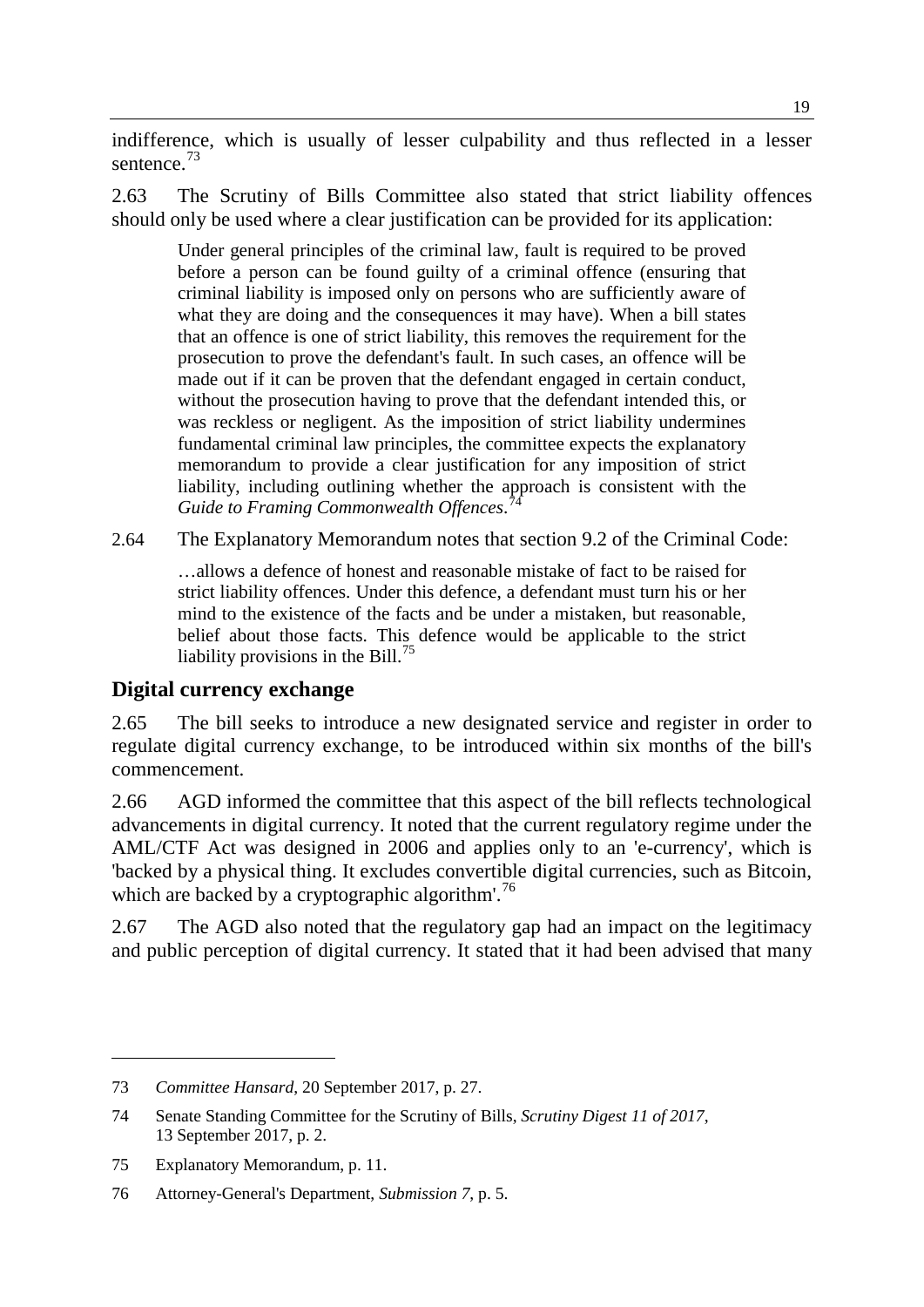businesses and financial institutions hold concerns regarding the risks of dealing with digital currency and choose not to accept or use it as a method of payment.<sup>[77](#page-27-0)</sup>

2.68 AGD observed that the Report on the Statutory Review recommended the application of the AML/CTF Act and the Regulations to digital currencies and digital exchange providers. It further pointed out that this recommendation was consistent with reports that considered best practice in oversight of digital currencies by the Senate Economics References Committee in 2015 and the Productivity Commission's  $2015$  report.<sup>[78](#page-27-1)</sup>

2.69 The Law Council expressed concerns at the six-month timeframe proposed to introduce the reforms. It stated that AUSTRAC should be encouraged to:

…provide very early guidance on any proposed exemptions (such as the \$1,000 'low value' relief offered for over-the-counter physical currency exchange…[79](#page-27-2)

2.70 Living Room of Satoshi submitted that the application of AML/CTF regulations on low value payments would be a significant hindrance to retail businesses that accept payments under \$1000 in digital currency form. It submitted that an exemption for low value payments should be included as part of the bill to limit the impact on small businesses.<sup>[80](#page-27-3)</sup>

#### **Jurisdictional scope**

2.71 Nyman Gibson Miralis stated in their submission that the bill is not clear on whether it will capture individuals exchanging a digital currency outside Australia. It notes in its submission that digital currencies could transcend Australian laws, and individuals may be able to circumvent the proposed amendments by seeking to exchange with a currency provider outside Australia's jurisdiction:

The proposed legislative amendments do not seem to contemplate for the likely scenario that an individual can simply choose to exchange with a digital currency provider outside of Australia's national jurisdiction, one where the rule of law and reporting requirements in according with [Financial Action Task Force] guidelines are not adhered to stringently. In light of the highly mobile nature of offshore criminal networks, this is a matter that does not appear to have been adequately considered.<sup>[81](#page-27-4)</sup>

#### **Committee view**

-

2.72 The committee understands that the bill's provisions would be the first phase in a multi-staged reform effort to update the Commonwealth anti-money laundering and counter-terrorism financing regime. As has been demonstrated by previous Senate

<span id="page-27-0"></span><sup>77</sup> Attorney-General's Department, *Submission 7*, p. 5.

<span id="page-27-1"></span><sup>78</sup> Attorney-General's Department, *Submission 7*, p. 5.

<span id="page-27-2"></span><sup>79</sup> Law Council of Australia, *Submission 8*, p. 1.

<span id="page-27-3"></span><sup>80</sup> Living Room of Satoshi, *Submission 5*, pp. 1–2.

<span id="page-27-4"></span><sup>81</sup> Nyman Gibson Miralis, *Submission 2*, p. 3.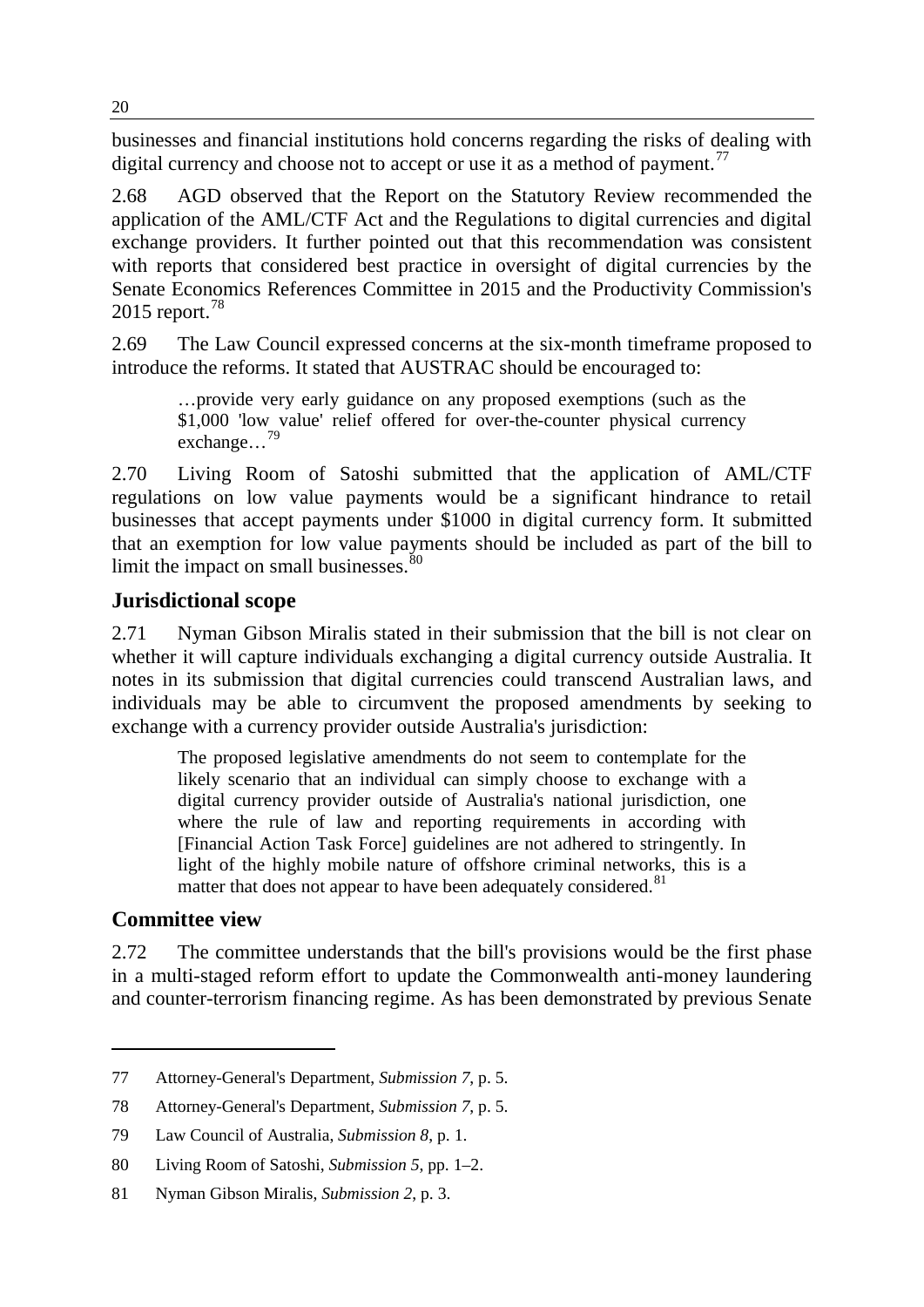committee reports, the Productivity Commission's report and the Statutory Review into the AML/CTF Act, these reforms are sorely needed in order to adequately reflect the role digital currency plays in the modern economy.

2.73 The committee notes that submitters were generally positive about the intent and provisions of the bill, and the contribution it would make to preventing moneylaundering and terrorism financing, in addition to improving the legislative framework governing digital currency.

2.74 The committee also heard from some submitters who expressed concern about the changes to definitions and potential resulting uncertainty. Considering the intention of the reforms is in part to provide clarity in the AML/CTF Act, the committee is of the view that these definitional issues should be addressed prior to the bill's passage, and recommends that the government consider whether the terms over which concerns were raised could be better defined.

#### **Recommendation 1**

**2.75 The committee recommends that the government consider whether the terms 'article', 'stored value card' and 'in the course of carrying on a business' in the bill and Explanatory Memorandum, could be better defined with a view to addressing the uncertainty expressed by some submitters, and amendments where relevant.**

2.76 The committee notes the concerns raised by submitters regarding the breadth of the powers granted under the bill to police and customs officials at the border. However, the committee observes that this expansion of powers was recommended by the Report on the Statutory Review to ensure that police and customs officials are able to efficiently seize laundered funds or money intended for terrorism-related purposes. It therefore considers that these powers strike an appropriate balance between the right to privacy and the need to effectively detect and prosecute money-laundering and terrorism.

2.77 The committee also recognises the concerns put forward by submitters regarding the expanded powers of the AUSTRAC CEO.

2.78 The committee understands that the new powers granted to the AUSTRAC CEO, including the power to make rules, would be subject to review and oversight in several ways.

2.79 Most importantly, the committee understands from the Explanatory Memorandum that all AML/CTF Rules must be tabled in Parliament therefore subject to disallowance by either house, and this would allow appropriate scrutiny, review and safeguards to be put in place.

2.80 The committee also understands that many of decisions made by the AUSTRAC CEO regarding imposing conditions, the issue of civil penalties, or cancelling or preventing registrations would be reviewable, including under the review provisions of Part 17A of the AML/CTF Act. Regarding concerns raised by submitters on strict liability, the committee understands that this would not preclude the defence of honest and reasonable mistake of fact to be raised, as is made clear by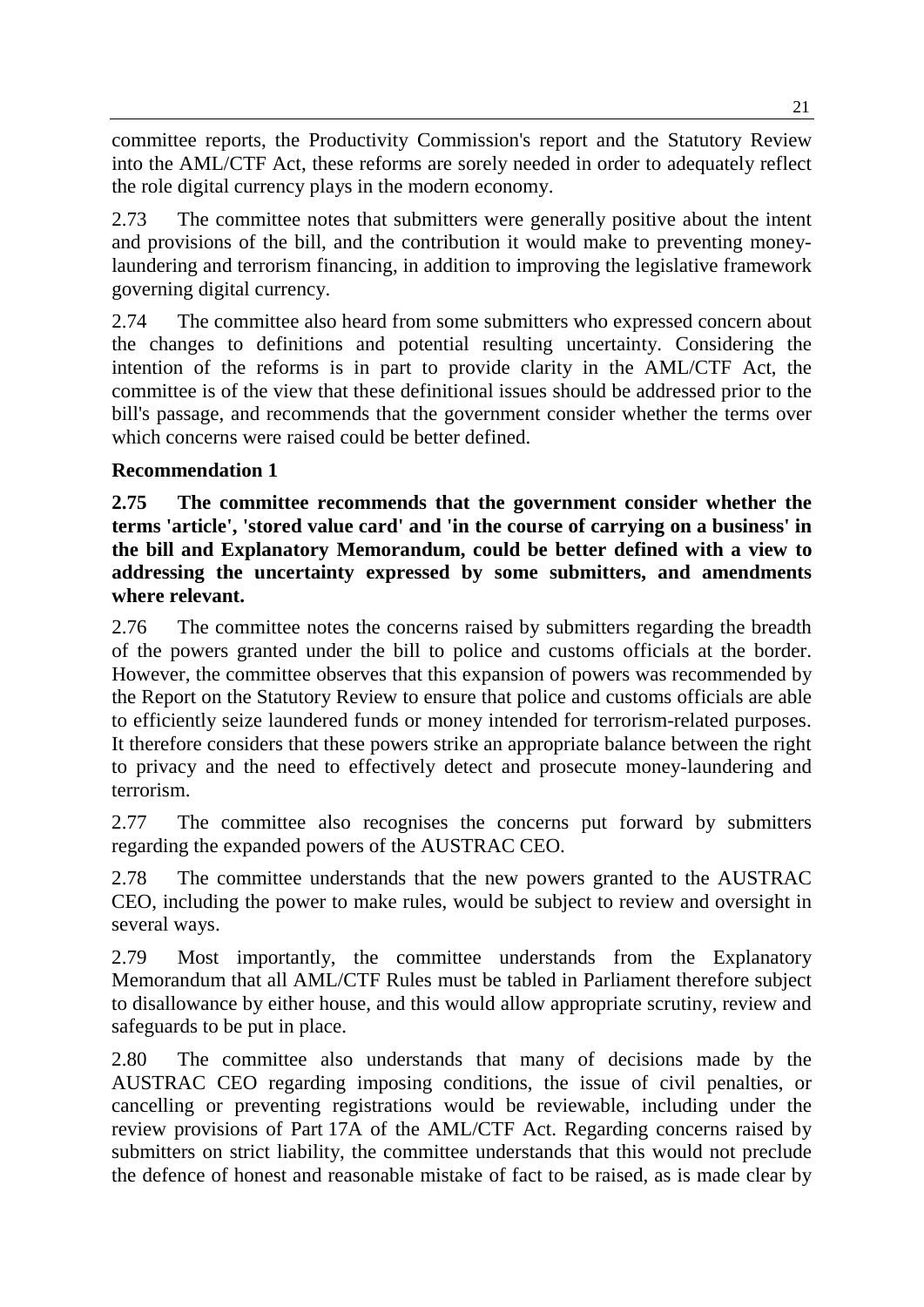the Explanatory Memorandum, and are so compatible with Commonwealth guidelines.

2.81 On balance, the committee considers that the bill would bring about an improvement in the operation of the AML/CTF Act, and thereby assist in Australia's efforts to combat money laundering and terrorism financing, and so should be passed.

#### **Recommendation 2**

#### **2.82 The committee recommends that the bill be passed.**

**Senator David Fawcett Chair**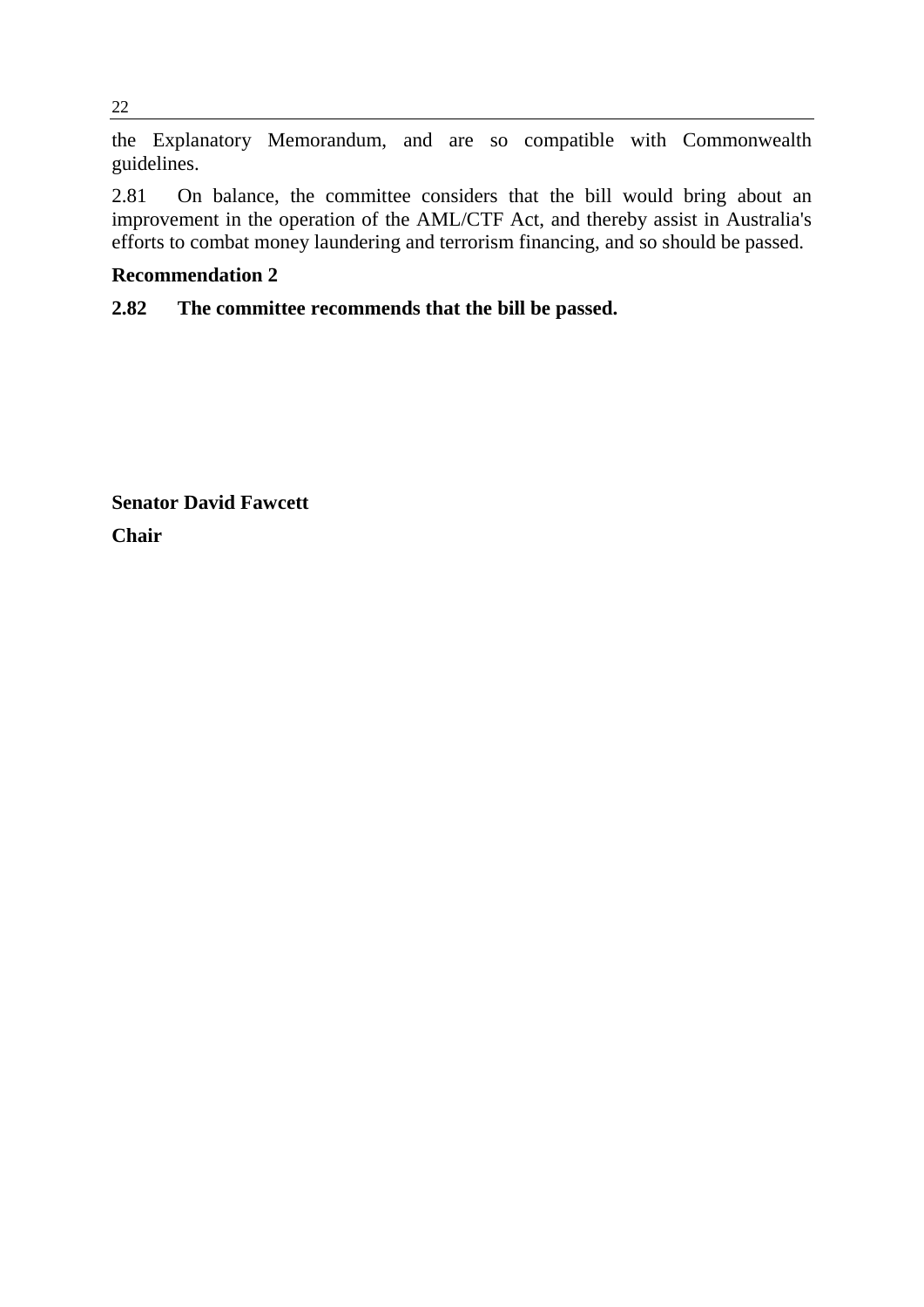## **Appendix 1**

### **Public Submissions**

- Australian Bankers' Association INC.
- Nyman Gibson Miralis
- Uniting Church in Australia
- Mr Graeme Shea
- Living Room of Satoshi Pty Ltd
- King & Wood Mallesons
- Attorney-General's Department
- Law Council of Australia
- Transparency International Australia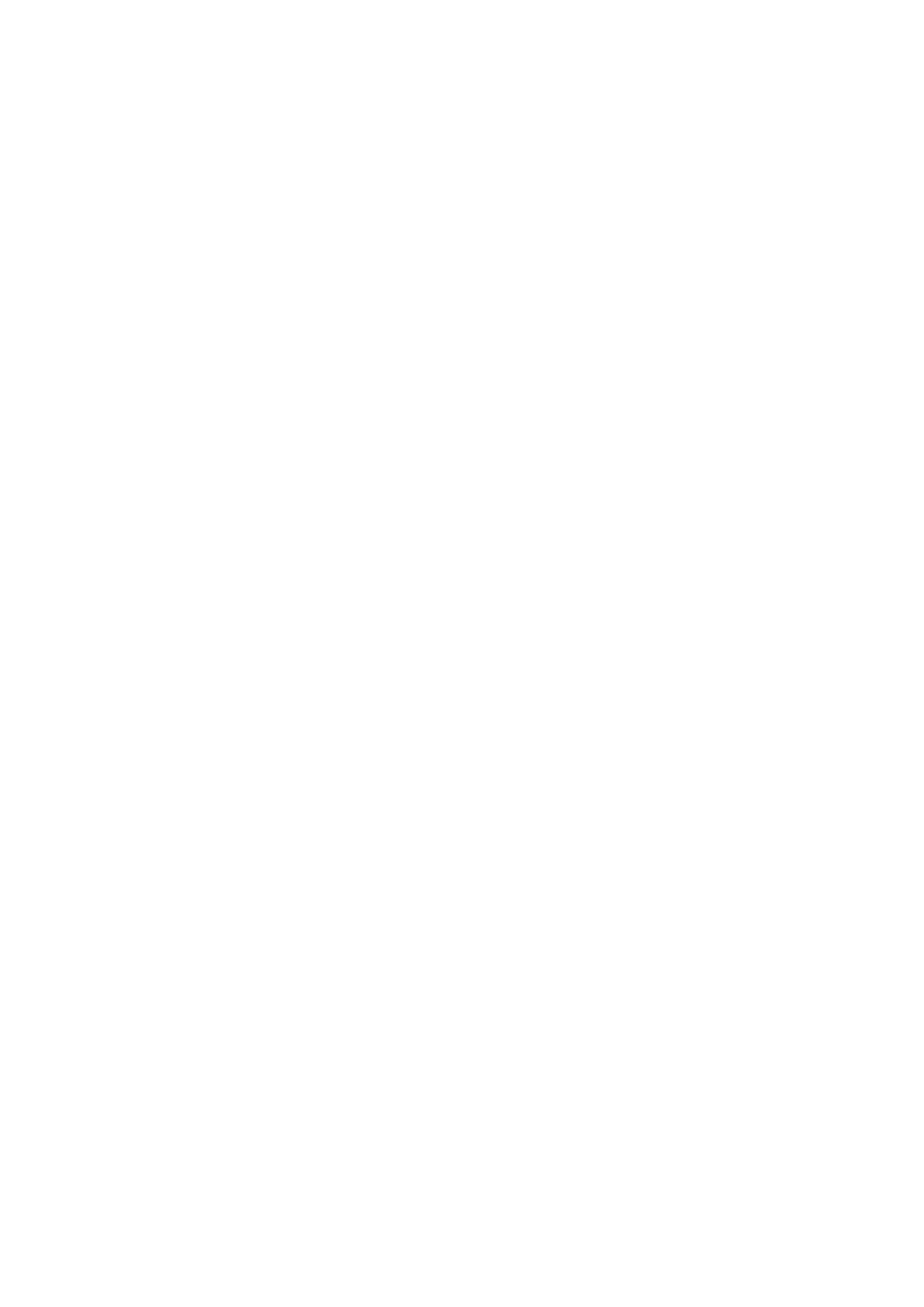## **Appendix 2**

### **Additional information and answers to questions on notice**

#### **Additional information**

1. Additional information (opening statement) provided by Mr Aidan O'Shaughnessy, Australian Bankers Association, 21 September 2017

#### **Answers to questions on notice**

- 1. Australian Bankers' Association Inc. Answers to questions on notice 20 September 2017 (received 25 September 2017)
- 2. Attorney General's Department Answers to questions on notice 20 September 2017 (received 4 October 2017)